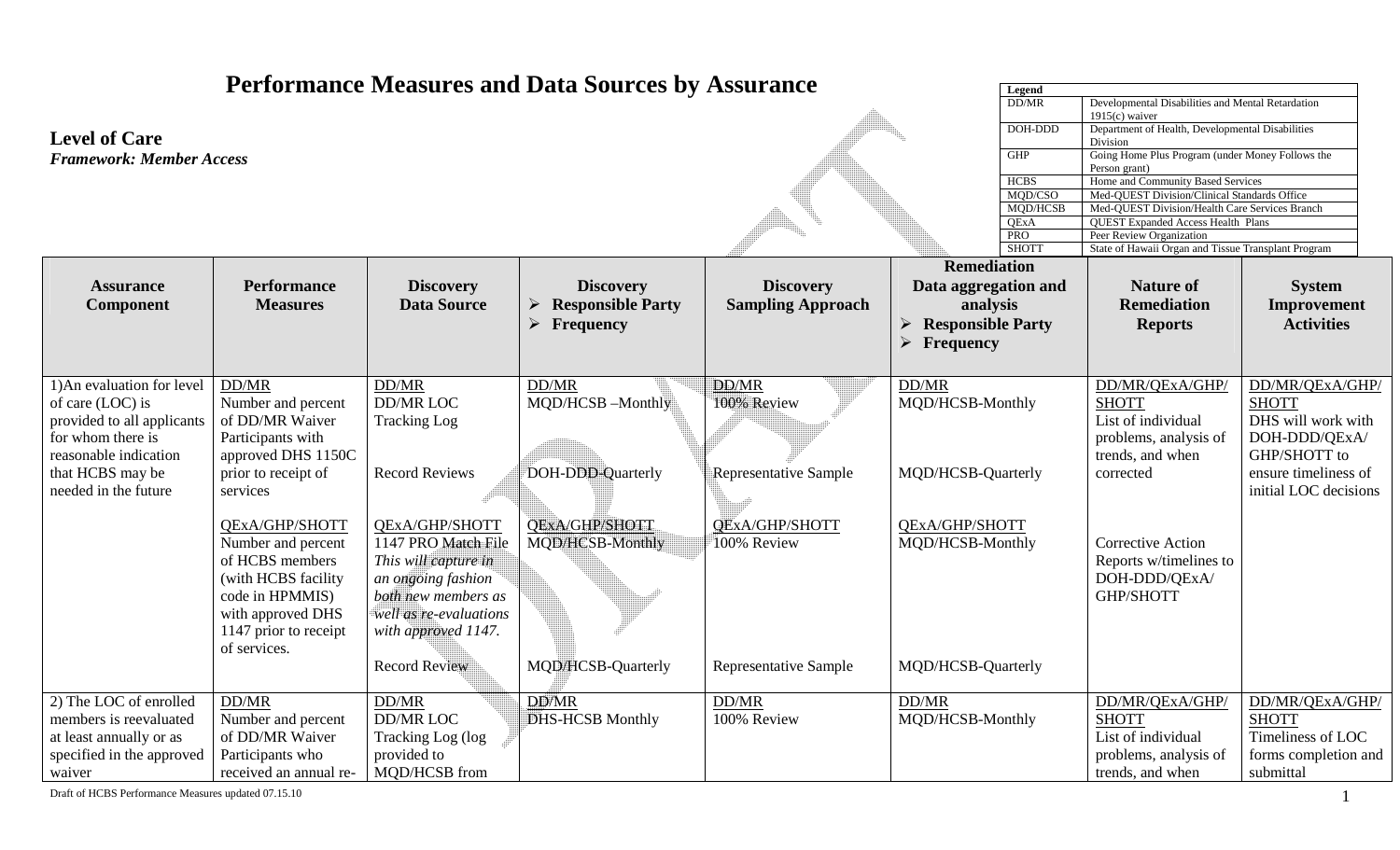| <b>Assurance</b><br>Component                                                                                                                                                                     | <b>Performance</b><br><b>Measures</b>                                                                                                                                                                            | <b>Discovery</b><br><b>Data Source</b>                                                                    | <b>Discovery</b><br><b>Responsible Party</b><br>$\blacktriangleright$<br>Frequency       | <b>Discovery</b><br><b>Sampling Approach</b>                                           | <b>Remediation</b><br>Data aggregation and<br>analysis<br><b>Responsible Party</b><br>$\blacktriangleright$<br>$\blacktriangleright$<br>Frequency | <b>Nature of</b><br><b>Remediation</b><br><b>Reports</b>                                                                            | <b>System</b><br>Improvement<br><b>Activities</b>                                                                                                                                                                                                             |
|---------------------------------------------------------------------------------------------------------------------------------------------------------------------------------------------------|------------------------------------------------------------------------------------------------------------------------------------------------------------------------------------------------------------------|-----------------------------------------------------------------------------------------------------------|------------------------------------------------------------------------------------------|----------------------------------------------------------------------------------------|---------------------------------------------------------------------------------------------------------------------------------------------------|-------------------------------------------------------------------------------------------------------------------------------------|---------------------------------------------------------------------------------------------------------------------------------------------------------------------------------------------------------------------------------------------------------------|
|                                                                                                                                                                                                   | evaluation of LOC<br>eligibility<br>QExA/GHP/SHOTT<br>Number and percent<br>of HCBS members<br>(with HCBS facility)<br>code in HPMMIS)<br>who have current<br>approved LOC.                                      | DOH-DDD)<br><b>Record Reviews</b><br>QExA/GHP/SHOTT<br>PRO LOC Renewal<br>Report<br><b>Record Reviews</b> | DOH-DDD-Quarterly<br>QExA/GHP/SHOTT<br>MQD/HCSB - Monthly<br>QExA/GHP/SHOTT<br>Quarterly | Representative Sample<br>QExA/GHP/SHOTT<br>100% Review<br><b>Representative Sample</b> | <b>MQD/HCSB-Quarterly</b><br><b>QExA/GHP/SHOTT</b><br>$MQD-HCSB - Monthly$<br><b>Findings Reports by HCBS</b><br>Program<br>MQD/HCSB - Quarterly  | corrected<br>Findings Reports to<br>DOH-DDD/QExA/<br><b>GHP/SHOTT</b><br>including corrective<br>action and timelines if<br>needed. | Timeliness of 1148<br>and 1138 input by<br>eligibility workers<br>Early ID Activities<br><b>Tickler Activities</b><br>Automating<br>Activities<br>Internal DHS-QA<br>Committee<br>QA committee with<br>representation from<br>DD/MR/QExA/GHP/<br><b>SHOTT</b> |
| 3) The processes and<br>instruments described in<br>the approved waiver are<br>applied appropriately<br>and according to the<br>approved description to<br>determine participant<br>level of care | DD/MR<br>Number and percent<br>of DD/MR Waiver<br>Participants with<br>completed LOC<br>determination on<br>appropriate 1150C or<br><b>Annual Re-evaluation</b><br>Form<br>Number and percent<br>of DD/MR Waiver | DD/MR<br><b>DD/MR LOC</b><br><b>Tracking Log</b><br>Record reviews                                        | DD/MR<br><b>MQD/HCSB-Monthly</b><br><b>MQD/CSO-Annually</b>                              | DD/MR<br>100% Review<br>Representative Sample                                          | DD/MR<br>MQD/HCSB - Monthly<br>MQD/CSO- Annually                                                                                                  | DD/MR<br>List of individual<br>problems and when<br>corrected<br>Findings report<br>including corrective                            | DD/MR<br>DHS will work with<br>DOH-DDD to ensure<br>timeliness and<br>accuracy of initial<br>and re-evaluation<br>LOC decisions.                                                                                                                              |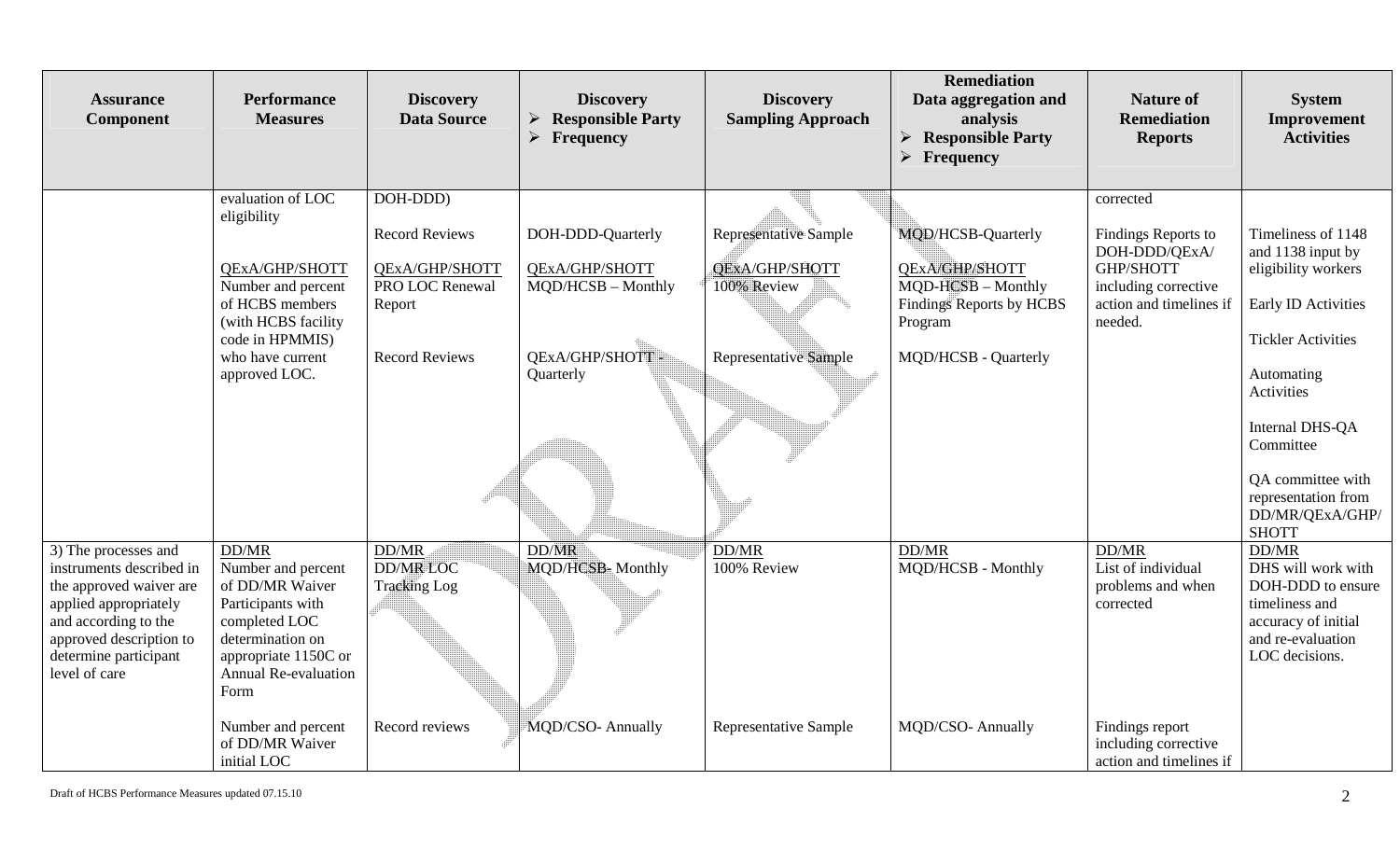| <b>Assurance</b><br>Component                                                                                         | <b>Performance</b><br><b>Measures</b>                                                                                                                                                                    | <b>Discovery</b><br><b>Data Source</b>                                                                                              | <b>Discovery</b><br><b>Responsible Party</b><br>$\blacktriangleright$<br>Frequency | <b>Discovery</b><br><b>Sampling Approach</b>               | <b>Remediation</b><br>Data aggregation and<br>analysis<br><b>Responsible Party</b><br>$\blacktriangleright$<br>$\blacktriangleright$<br>Frequency | <b>Nature of</b><br><b>Remediation</b><br><b>Reports</b>                                                               | <b>System</b><br>Improvement<br><b>Activities</b>                                                                                                                  |
|-----------------------------------------------------------------------------------------------------------------------|----------------------------------------------------------------------------------------------------------------------------------------------------------------------------------------------------------|-------------------------------------------------------------------------------------------------------------------------------------|------------------------------------------------------------------------------------|------------------------------------------------------------|---------------------------------------------------------------------------------------------------------------------------------------------------|------------------------------------------------------------------------------------------------------------------------|--------------------------------------------------------------------------------------------------------------------------------------------------------------------|
|                                                                                                                       | evaluations are<br>confirmed through<br>peer review<br>Number and percent<br>of DD/MR Waiver re-<br>evaluations denied<br>and resulting in<br>discharge that are<br>validated through<br>MQD/HCSB review | Record reviews                                                                                                                      | MQD/HCSB-Annually                                                                  | 100% Sample                                                | MQD/HCSB-Annually                                                                                                                                 | needed.<br>Findings report<br>including corrective<br>action and timelines if<br>needed.                               |                                                                                                                                                                    |
|                                                                                                                       | QExA/GHP/SHOTT<br>Number and percent<br>of HCBS members<br>with completed LOC<br>determination on<br>appropriate form:<br>DHS 1147 or 1147e                                                              | QExA/GHP/SHOTT<br><b>HPMMIS LOC</b> report<br>of HCBS members<br>with approved LOC<br>will capture only LOC<br>on appropriate form. | QExA/GHP/SHOTT<br>MQD/HCSB-Monthly                                                 | <b>QExA/GHP/SHOTT</b><br>Representative Sample/<br>ongoing | <b>QExA/GHP/SHOTT</b><br>MQD/HCSB - Quarterly                                                                                                     | <b>QExA/GHP/</b><br><b>SHOTT</b><br>List of individual<br>problems and when<br>corrected                               | <b>QExA/GHP/SHOTT</b><br>DHS will work with<br><b>QExA/GHP/SHOTT</b><br>to ensure timeliness<br>and accuracy of<br>initial and re-<br>evaluation LOC<br>decisions. |
| The State monitors LOC<br>decisions and takes<br>appropriate action to<br>address inappropriate<br>LOC determinations | QExA/GHP/SHOTT<br><b>Increased Functional</b><br><b>Points:</b><br>Number and percent<br>of HCBS members<br>with increased<br>functional points on                                                       | QExA/GHP/SHOTT<br>PRO-LOC Increased<br><b>Functional Points</b><br>Report                                                           | QExA/GHP/SHOTT<br>MQD/HCSB - Semi-<br>Annual                                       | QExA/GHP/SHOTT<br>100% Review on criteria                  | QExA/GHP/SHOTT<br>MQD/HCSB-Semi-Annual                                                                                                            | QExA/GHP/SHOTT<br>Findings Reports to<br><b>QExA Plans</b><br>Validation &<br>resubmission of<br>sample of assessments | <b>QExA/GHP/SHOTT</b><br>UR of LOC Points<br>and provide<br><b>Corrective Action</b><br>Plan                                                                       |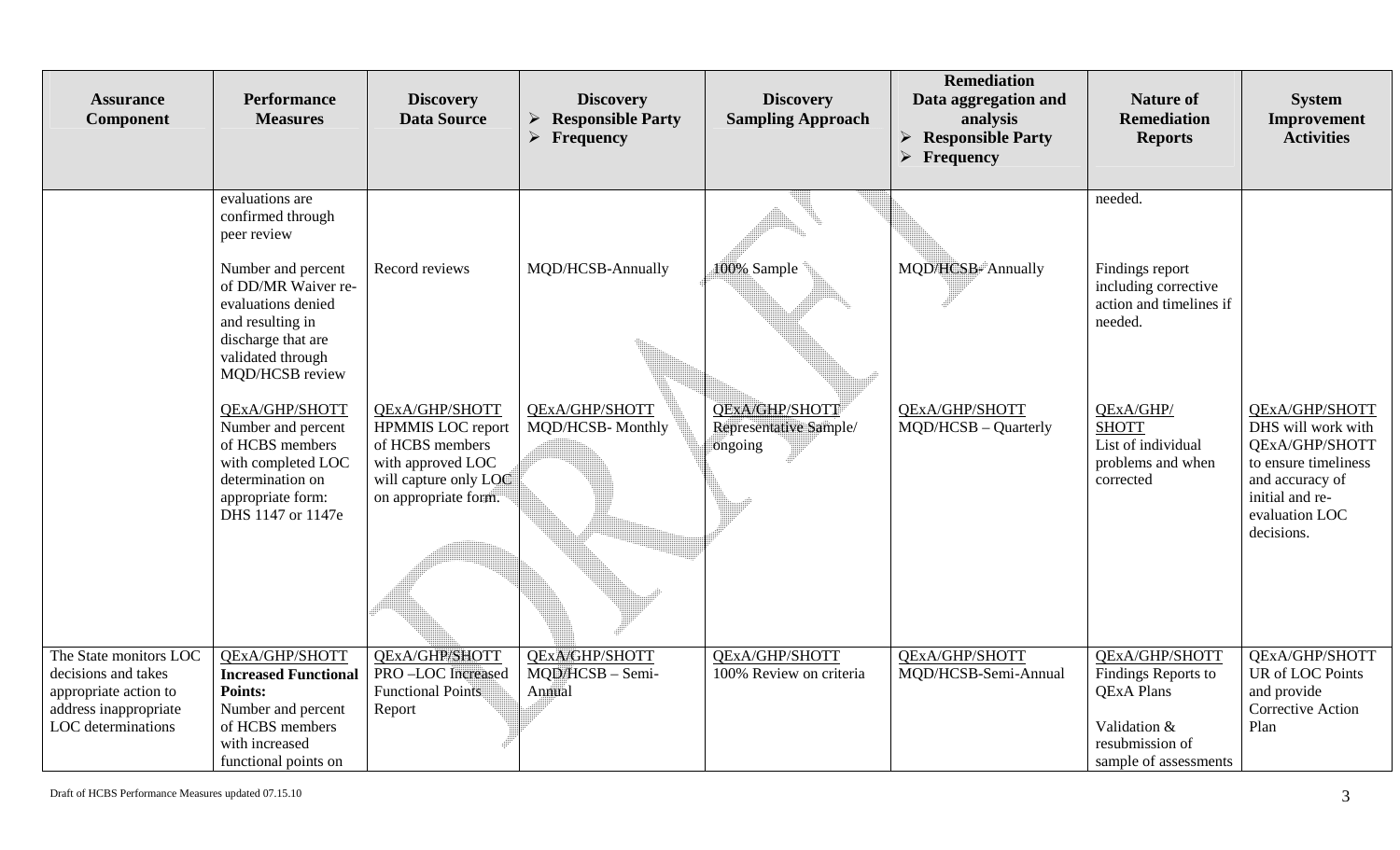| <b>Assurance</b><br>Component | <b>Performance</b><br><b>Measures</b>                                                                                                                                                        | <b>Discovery</b><br><b>Data Source</b> | <b>Discovery</b><br><b>Responsible Party</b><br>$\blacktriangleright$<br>Frequency | <b>Discovery</b><br><b>Sampling Approach</b> | <b>Remediation</b><br>Data aggregation and<br>analysis<br><b>Responsible Party</b><br>$\blacktriangleright$<br>Frequency<br>$\blacktriangleright$ | <b>Nature of</b><br><b>Remediation</b><br><b>Reports</b>               | <b>System</b><br>Improvement<br><b>Activities</b>                            |
|-------------------------------|----------------------------------------------------------------------------------------------------------------------------------------------------------------------------------------------|----------------------------------------|------------------------------------------------------------------------------------|----------------------------------------------|---------------------------------------------------------------------------------------------------------------------------------------------------|------------------------------------------------------------------------|------------------------------------------------------------------------------|
|                               | the LOC<br>determination either<br>within the same level<br>of care or after a<br>denial in a 12 month<br>period<br>Inter-rater<br><b>Reliability (IRR) of</b><br>PRO LOC<br>determinations: |                                        |                                                                                    |                                              |                                                                                                                                                   | by HP-SC, if needed                                                    |                                                                              |
|                               | Number and percent<br>of PRO LOC denials<br>with $\geq$ 7 points, also<br>denied by MQD IRR<br>reviews                                                                                       | PRO Physician IRR<br>report            | MQD/HCSB -Quarterly                                                                | 100% Review on criteria                      | MQD/HCSB - Quarterly                                                                                                                              | Findings report from<br><b>PRO</b><br>Consultation<br>Meetings w/ PRO- | Consistency with<br>LOC criteria<br>(assessments,<br>interpretation of tool) |
|                               | Number and percent<br>of PRO LOC<br>approvals with $\leq$ 14<br>points, also approved<br>by MQD IRR reviews                                                                                  | PRO Physician IRR<br>report            | <b>MQD/HCSB-Quarterly</b>                                                          | 100% Review on criteria                      | MQD/HCSB-Quarterly                                                                                                                                | Semi Annually                                                          |                                                                              |
|                               | Number and percent<br>of PRO LOC<br>reconsiderations in<br>agreement with MQD<br><b>IRR</b> reviews                                                                                          | PRO Physician IRR<br>report            | MQD/HCSB - Quarterly.                                                              | 100% Review on criteria                      | MQD/HCSB-Quarterly                                                                                                                                |                                                                        |                                                                              |
|                               | Number and percent<br>of PRO 1147e-LOC<br>Denials for Children,                                                                                                                              | PRO Physician IRR<br>report            | MQD/HCSB -Quarterly.                                                               | 100% Review on criteria                      | MQD/HCSB-Quarterly                                                                                                                                |                                                                        |                                                                              |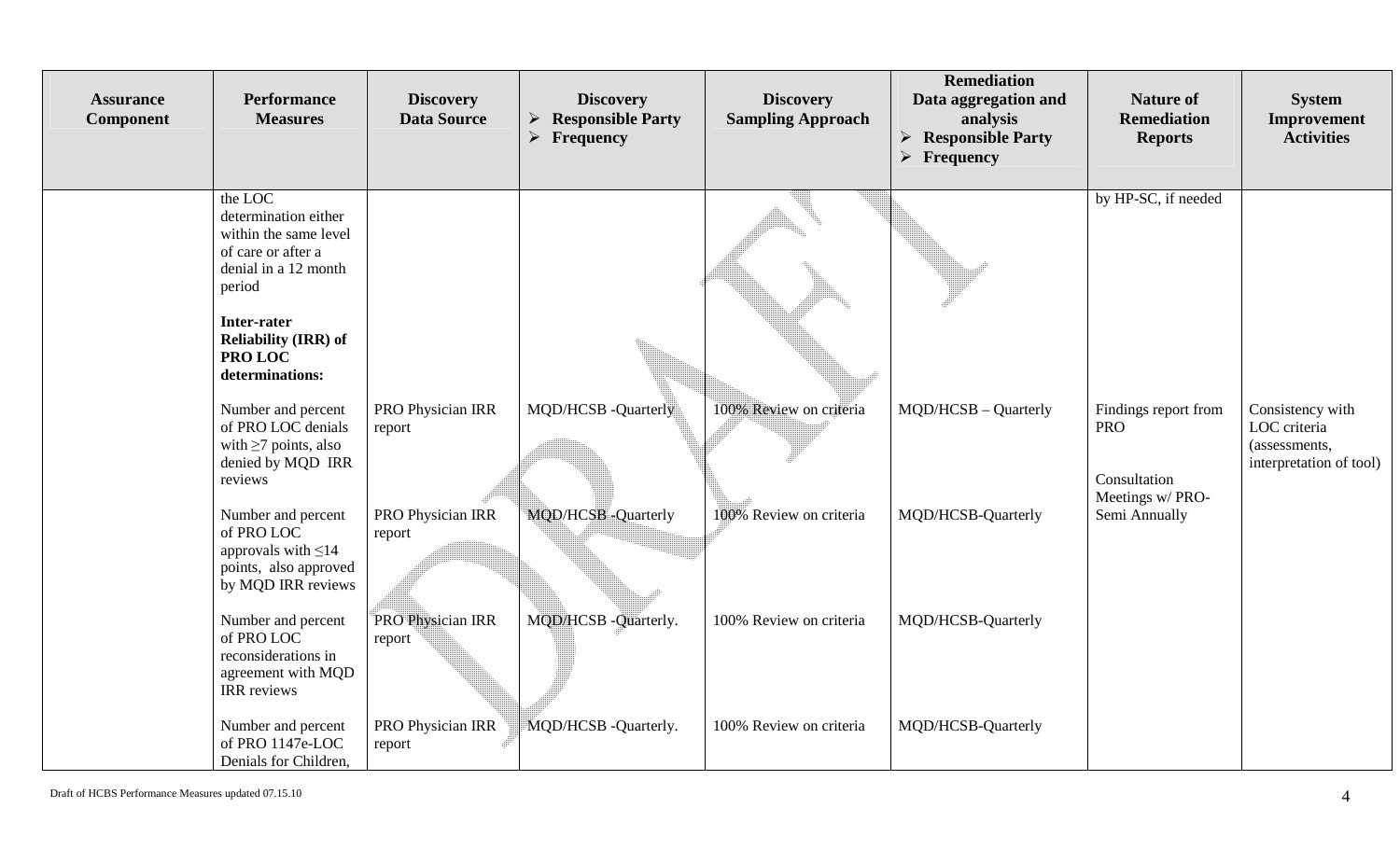| <b>Assurance</b><br>Component | <b>Performance</b><br><b>Measures</b>                                                                                                                                                                                                                                                                                                                                                                                                                                                                | <b>Discovery</b><br><b>Data Source</b>                                                                                                                        | <b>Discovery</b><br>$\triangleright$ Responsible Party<br>$\triangleright$ Frequency  | <b>Discovery</b><br><b>Sampling Approach</b>                                            | <b>Remediation</b><br>Data aggregation and<br>analysis<br><b>Responsible Party</b><br>$\blacktriangleright$<br>$\blacktriangleright$<br>Frequency | <b>Nature of</b><br><b>Remediation</b><br><b>Reports</b>                                                                                                | <b>System</b><br>Improvement<br><b>Activities</b> |
|-------------------------------|------------------------------------------------------------------------------------------------------------------------------------------------------------------------------------------------------------------------------------------------------------------------------------------------------------------------------------------------------------------------------------------------------------------------------------------------------------------------------------------------------|---------------------------------------------------------------------------------------------------------------------------------------------------------------|---------------------------------------------------------------------------------------|-----------------------------------------------------------------------------------------|---------------------------------------------------------------------------------------------------------------------------------------------------|---------------------------------------------------------------------------------------------------------------------------------------------------------|---------------------------------------------------|
|                               | also denied by MQD<br>IRR reviews<br>QExA<br><b>Health Plan (HP)</b><br><b>Provider Validation:</b><br>Number and percent<br>of health plan<br>delegated providers<br>whose LOC<br>determinations are<br>inappropriate<br>DD/MR<br>Number and percent<br>of DD/MR Waiver<br>initial LOC<br>evaluations are<br>confirmed through<br>peer review<br>Number and percent<br>of DD/MR Waiver re-<br>evaluations denied<br>and resulting in<br>discharge that are<br>validated through<br>MQD/HCSB review. | QExA<br><b>QExA Plan-Delegated</b><br>Provider LOC<br>validation report<br>(includes corrective<br>action taken)<br>DD/MR<br>Record reviews<br>Record reviews | QExA<br>QExA Plans-Semi<br>Annually<br>DD/MR<br>MQD/CSO-Annually<br>MQD/HCSB-Annually | QExA<br>100% Review on criteria<br><b>DD/MR</b><br>Representative Sample<br>100% Sample | QExA<br>MQD/HCSB-Quarterly<br>DD/MR<br>MQD/CSO- Annually<br><b>MQD/HCSB-Annually</b>                                                              | QExA<br>Findings report and<br>corrective action if<br>needed<br>DD/MR<br>Findings report<br>including corrective<br>action and timelines if<br>needed. |                                                   |
|                               |                                                                                                                                                                                                                                                                                                                                                                                                                                                                                                      |                                                                                                                                                               |                                                                                       |                                                                                         |                                                                                                                                                   |                                                                                                                                                         |                                                   |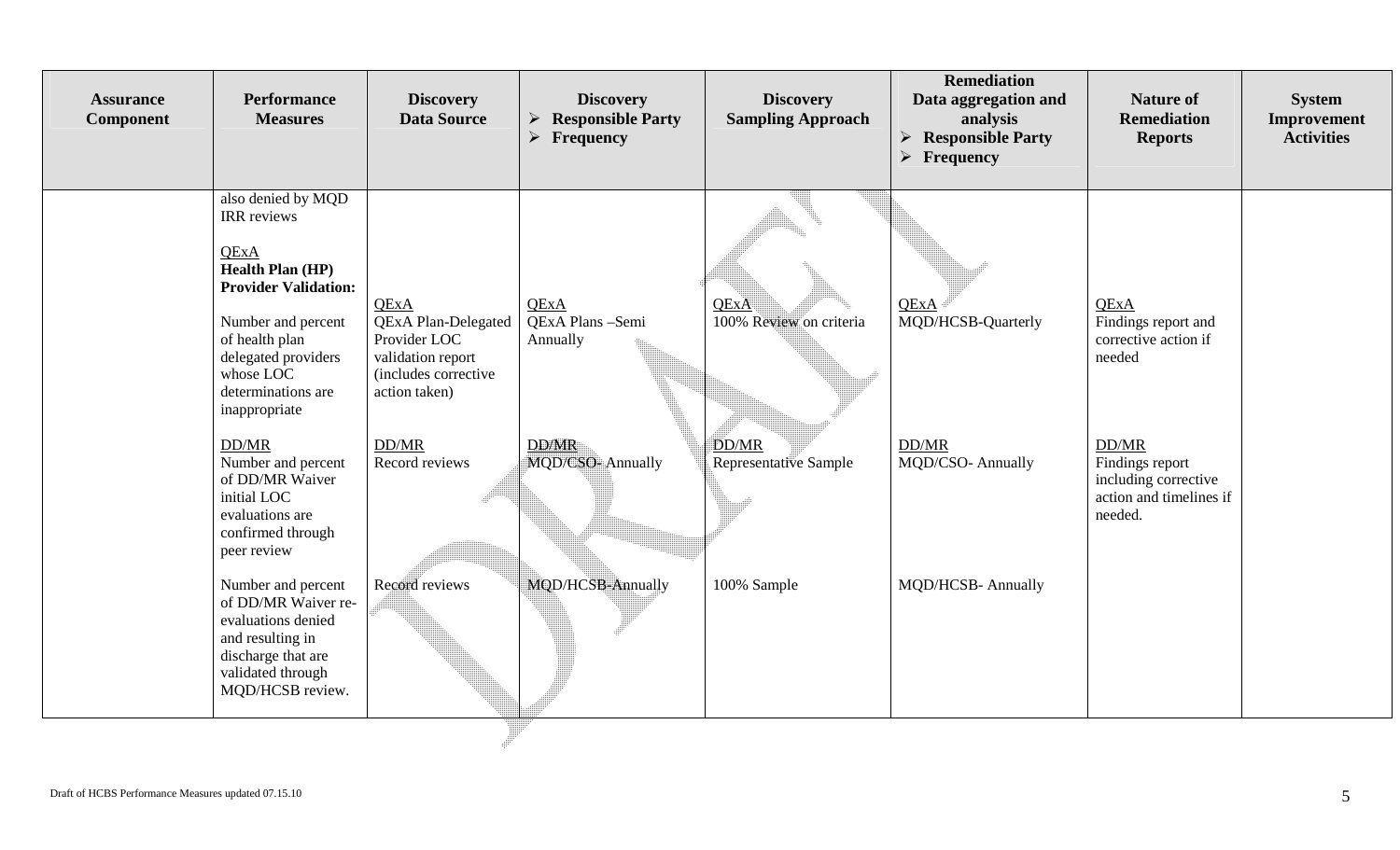## **Service Plan**

*Framework: Member-Centered Service Planning and Delivery, Member Rights and Responsibilities, Member Outcomes and Satisfaction*

| <b>Assurance Component</b>                                                                                                                                                                                     | <b>Performance</b><br><b>Measures</b>                                                                                                                                                                                                                                                           | <b>Discovery</b><br><b>Data Source</b>                                      | <b>Discovery</b><br>>Responsible Party<br>>Frequency                                                                        | <b>Discovery</b><br><b>Sampling Approach</b>                                      | <b>Remediation</b><br>Data aggregation and<br>analysis<br><b>Responsible Party</b><br>➤<br>$\triangleright$ Frequency | <b>Nature of</b><br><b>Remediation</b><br><b>Reports</b>                                                            | <b>System</b><br>Improvement<br><b>Activities</b>                                                                      |
|----------------------------------------------------------------------------------------------------------------------------------------------------------------------------------------------------------------|-------------------------------------------------------------------------------------------------------------------------------------------------------------------------------------------------------------------------------------------------------------------------------------------------|-----------------------------------------------------------------------------|-----------------------------------------------------------------------------------------------------------------------------|-----------------------------------------------------------------------------------|-----------------------------------------------------------------------------------------------------------------------|---------------------------------------------------------------------------------------------------------------------|------------------------------------------------------------------------------------------------------------------------|
| 1) Service plans address<br>all participants' assessed<br>needs (including health)<br>and safety risk factors)<br>and personal goals,<br>either by the provision<br>of HCBS services or<br>through other means | DD/MR<br>Number and percent of<br><b>DD/MR Waiver</b><br>Participants who have<br>ISP/IPs that are<br>adequate and<br>appropriate to their<br>needs, capabilities and<br>desired outcomes, as<br>indicated in the<br>assessment.                                                                | DD/MR<br><b>Record Reviews</b><br>ISP/IP Audit<br><b>Validation Reports</b> | DD/MR<br>MQD/HCSB validates a<br>sample of DD/MR audits-<br>Annually<br>DOH-DDD-Quarterly                                   | DD/MR<br>Representative Sample of<br>DD/MR audits<br><b>Representative Sample</b> | <b>DD/MR</b><br>MQD/HCSB-Annually<br>MQD/HCSB-Quarterly                                                               | DD/MR<br>List of individual<br>problems, corrective<br>action plans (CAPs),<br>timeliness of CAP<br>implementation. | DD/MR<br>Training for case<br>managers<br>Use of standardized<br>tools to ensure<br>consistency with<br>implementation |
|                                                                                                                                                                                                                | (Survey) Number and<br>percent of DD/MR<br><b>Waiver Participants</b><br>who report:<br>Their case<br>managers asked<br>about their<br>preferences.<br>Their case<br>managers help them<br>get what they need.<br>They have<br>adequate<br>transportation when<br>they want to go<br>somewhere. | <b>DD/MR Waiver</b><br>Participants Survey                                  | DOH-DDD and PRO-<br>Annually<br>> DOH-DDD mail surveys<br>to members/clients<br>>Surveys returned to and<br>analyzed by PRO | 100% Review                                                                       | PRO and MQD/HCSB-<br>Annual                                                                                           |                                                                                                                     |                                                                                                                        |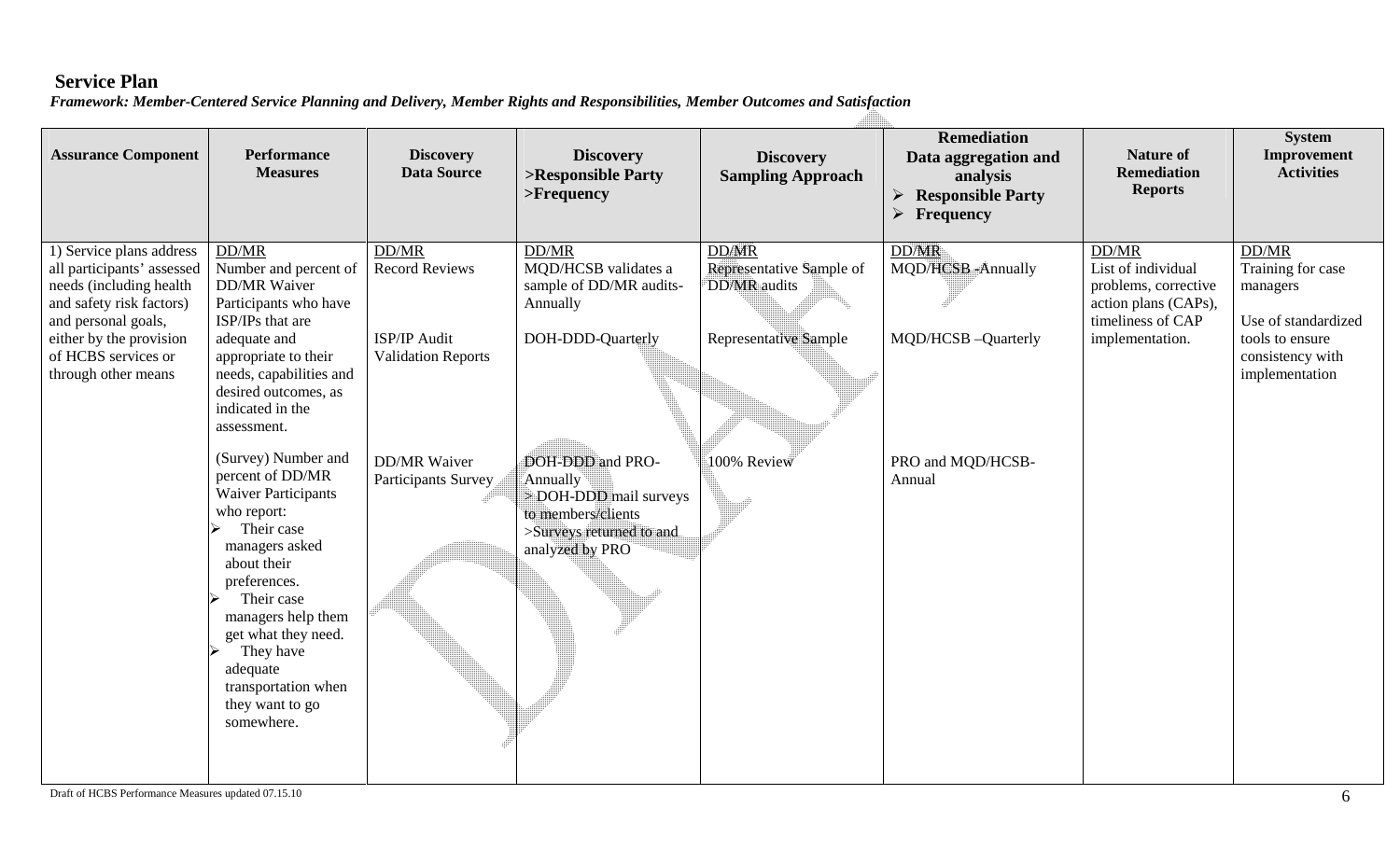| <b>Assurance Component</b> | Performance<br><b>Measures</b>                                                                                                                                                                                                                                                                                                              | <b>Discovery</b><br><b>Data Source</b>          | <b>Discovery</b><br>>Responsible Party<br>>Frequency                                                                                             | <b>Discovery</b><br><b>Sampling Approach</b>                        | <b>Remediation</b><br>Data aggregation and<br>analysis<br>$\blacktriangleright$<br><b>Responsible Party</b><br>$\blacktriangleright$<br>Frequency | <b>Nature of</b><br><b>Remediation</b><br><b>Reports</b>                                                                    | <b>System</b><br>Improvement<br><b>Activities</b>                            |
|----------------------------|---------------------------------------------------------------------------------------------------------------------------------------------------------------------------------------------------------------------------------------------------------------------------------------------------------------------------------------------|-------------------------------------------------|--------------------------------------------------------------------------------------------------------------------------------------------------|---------------------------------------------------------------------|---------------------------------------------------------------------------------------------------------------------------------------------------|-----------------------------------------------------------------------------------------------------------------------------|------------------------------------------------------------------------------|
|                            | QExA/GHP/SHOTT<br>Number and percent of<br><b>HCBS</b> members who<br>have service plans that<br>are adequate and<br>appropriate to their                                                                                                                                                                                                   | QExA/GHP/SHOTT<br><b>Record Reviews</b>         | QExA/GHP/SHOTT<br>MQD/HCSB validates a<br>sample of QExA/GHP/<br><b>SHOTT</b> audits - Annually                                                  | QExA/GHP/SHOTT<br>Representative Sample of<br>QExA/GHP/SHOTT audits | QExA/GHP/SHOTT<br><b>MQD/HCSB - Annually</b>                                                                                                      | QExA/GHP/SHOTT<br>List of individual<br>problems, corrective<br>action plans (CAPs),<br>timeliness of CAP<br>implementation | QExA/GHP/SHOTT<br>Training for service<br>coordinators and case<br>managers  |
|                            | needs, capabilities and<br>desired outcomes, as<br>indicated in the<br>assessment                                                                                                                                                                                                                                                           | Service Plan Audit<br><b>Validation Reports</b> | QExA/GHP/SHOTT-<br>Quarterly                                                                                                                     | <b>Representative Sample</b>                                        | MQD/HCSB - Quarterly                                                                                                                              |                                                                                                                             | Use of standardized<br>tools to ensure<br>consistency with<br>implementation |
|                            | (Survey) Number and<br>percent of HCBS<br>members who report:<br>$\blacktriangleright$<br>Their service<br>coordinators asked<br>about their<br>preferences.<br>Their service<br>$\blacktriangleright$<br>coordinators help<br>them get what they<br>need.<br>They have<br>adequate<br>transportation when<br>they want to go<br>somewhere. | <b>HCBS</b> Consumer<br>Survey                  | QExA/GHP/SHOTT and<br>PRO - Annually<br>> QExA plans/GHP/<br>SHOTT mail surveys to<br>participants<br>Surveys returned to and<br>analyzed by PRO | 100% Review                                                         | PRO and MQD/HCSB -<br>Annually                                                                                                                    |                                                                                                                             |                                                                              |
|                            |                                                                                                                                                                                                                                                                                                                                             |                                                 |                                                                                                                                                  |                                                                     |                                                                                                                                                   |                                                                                                                             |                                                                              |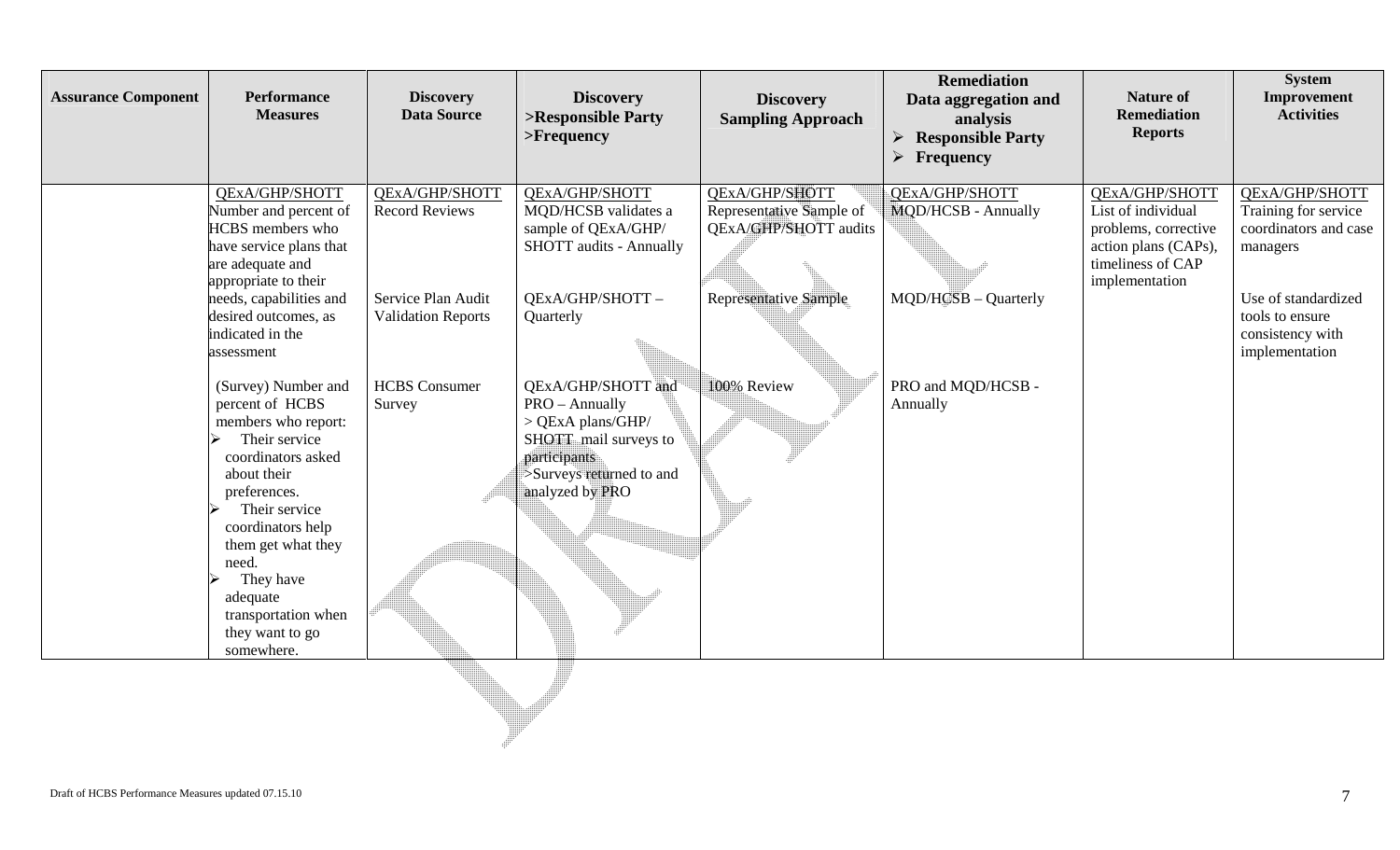| <b>Assurance Component</b>                                                                                                                        | <b>Performance</b><br><b>Measures</b>                                                                                                                          | <b>Discovery</b><br><b>Data Source</b>                                             | <b>Discovery</b><br>>Responsible Party<br>$>$ Frequency                                                                               | <b>Discovery</b><br><b>Sampling Approach</b>                                                               | <b>Remediation</b><br>Data aggregation and<br>analysis<br>$\triangleright$ Responsible Party<br>$\triangleright$ Frequency | <b>Nature of</b><br><b>Remediation</b><br><b>Reports</b>                                                                                                                      | <b>System</b><br>Improvement<br><b>Activities</b>                                                                             |
|---------------------------------------------------------------------------------------------------------------------------------------------------|----------------------------------------------------------------------------------------------------------------------------------------------------------------|------------------------------------------------------------------------------------|---------------------------------------------------------------------------------------------------------------------------------------|------------------------------------------------------------------------------------------------------------|----------------------------------------------------------------------------------------------------------------------------|-------------------------------------------------------------------------------------------------------------------------------------------------------------------------------|-------------------------------------------------------------------------------------------------------------------------------|
| 2) The state monitors<br>service plan<br>development in<br>accordance with its<br>policies and procedures.                                        | DD/MR<br>Number and percent of<br><b>DD/MR</b> Waiver<br>Participants who<br>received quarterly<br>monitoring contacts as<br>specified in waiver               | DD/MR<br><b>Record Review</b><br>ISP/IP Audit<br><b>Validation Reports</b>         | DD/MR<br>MQD/HCSB validates a<br>sample of DD/MR audits-<br>Annually<br>DOH-DDD-Quarterly                                             | DD/MR<br>Representative Sample<br>of DD/MR audits<br>Representative Sample                                 | DD/MR<br><b>MQD/HCSB</b> -Annually<br><b>MQD/HCSB-Quarterly</b>                                                            | DD/MR/QExA/GHP/<br><b>SHOTT</b><br>Identify problem<br>areas, reasons for<br>member lack of<br>participation,<br>corrective action<br>plans (CAPs), and<br>CAP implementation | DD/MR/QExA/GHP/<br><b>SHOTT</b><br>Policy and Procedure<br>reviews and revisions                                              |
|                                                                                                                                                   | <b>QExA/GHP/SHOTT</b><br>Number and percent of<br>HCBS members who<br>received monitoring<br>contacts as specified in<br>contract                              | QExA/GHP/SHOTT<br>Record Review<br>Service Plan Audit<br><b>Validation Reports</b> | <b>QExA/GHP/SHOTT</b><br>MQD/HCSB validates a<br>sample of QExA/GHP<br><b>SHOTT</b> audits - Annually<br>QExA/GHP/SHOTT-<br>Quarterly | <b>QExA/GHP/SHOTT</b><br>Representative Sample of<br><b>QExA/GHP/SHOTT</b> audits<br>Representative Sample | <b>QExA/GHP/SHOTT</b><br><b>MQD/HCSB - Annually</b><br>MQD/HCSB - Quarterly                                                |                                                                                                                                                                               |                                                                                                                               |
| 3) Service plans are<br>updated/revised at least<br>annually or when<br>warranted by changes in<br>the waiver participant/<br>HCBS member's needs | DD/MR<br>Number and percent of<br><b>DD/MR</b> Waiver<br>Participants with<br>reassessment<br>performed and ISP/IPs<br>updated as required<br>(annual for DDD) | DD/MR<br>Record reviews<br>ISP/IP Audit<br><b>Validation Reports</b>               | DD/MR<br><b>MQD/HCSB</b> validates a<br>sample of DD/MR audits-<br>annually<br>DOH-DDD-Quarterly                                      | DD/MR<br>Representative Sample<br>of DD/MR audits<br><b>Representative Sample</b>                          | DD/MR<br>MQD/HCSB-Annually<br><b>MQD/HCSB</b> -Quarterly                                                                   | DD/MR/QExA/GHP/<br><b>SHOTT</b><br>List of individual<br>problems, corrective<br>action plans (CAPs),<br>timeliness of CAP<br>implementation.                                 | DD/MR/QExA/GHP/<br><b>SHOTT</b><br>Utilization of tickler<br>systems<br>Feasibility of<br><b>Automated Tickler</b><br>systems |
|                                                                                                                                                   | Number and percent of<br><b>DD/MR</b> Waiver<br>Participants with<br>reassessment                                                                              | Record reviews                                                                     | <b>MOD/HCSB</b> validates a<br>sample DD/MR audits-<br>annually                                                                       | <b>Representative Sample</b><br>of DD/MR audits                                                            | <b>MQD/HCSB</b> - Annually                                                                                                 |                                                                                                                                                                               | Training for<br>Documentation<br>Practices                                                                                    |

Draft of HCBS Performance Measures updated 07.15.10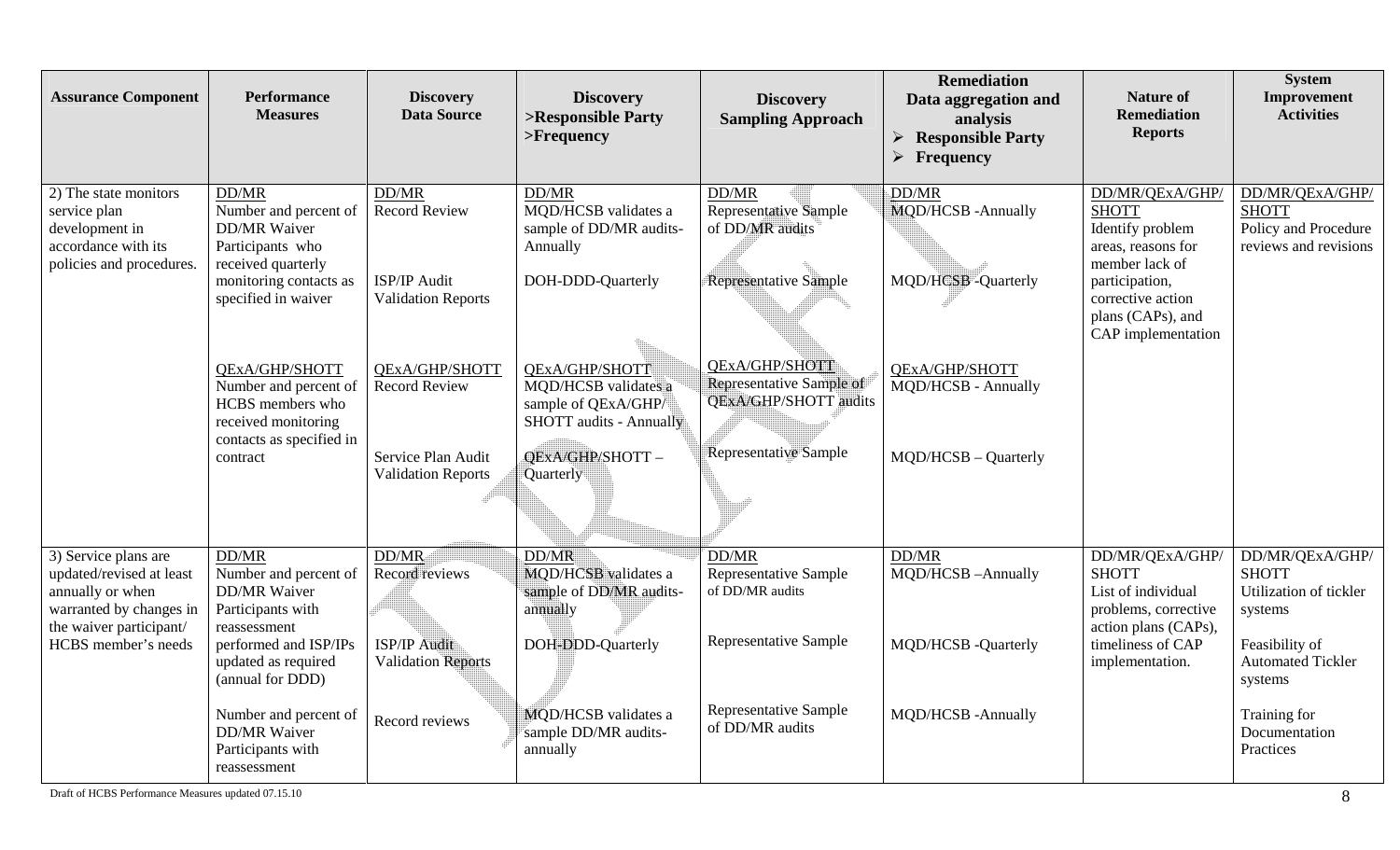| <b>Assurance Component</b> | <b>Performance</b><br><b>Measures</b>                                                                                                                                                                                                                                                                                          | <b>Discovery</b><br><b>Data Source</b>          | <b>Discovery</b><br>>Responsible Party<br>$>$ Frequency                                                     | <b>Discovery</b><br><b>Sampling Approach</b> | <b>Remediation</b><br>Data aggregation and<br>analysis<br>$\triangleright$ Responsible Party<br>$\triangleright$ Frequency | <b>Nature of</b><br><b>Remediation</b><br><b>Reports</b> | <b>System</b><br>Improvement<br><b>Activities</b> |
|----------------------------|--------------------------------------------------------------------------------------------------------------------------------------------------------------------------------------------------------------------------------------------------------------------------------------------------------------------------------|-------------------------------------------------|-------------------------------------------------------------------------------------------------------------|----------------------------------------------|----------------------------------------------------------------------------------------------------------------------------|----------------------------------------------------------|---------------------------------------------------|
|                            | performed and ISP/IPs<br>updated when<br>needs/condition<br>changed                                                                                                                                                                                                                                                            | ISP/IP Audit<br><b>Validation Reports</b>       | DOH-DDD-Quarterly                                                                                           | Representative Sample                        | <b>MQD/HCSB</b> -Quarterly                                                                                                 |                                                          | Standardization of<br>Documentation<br>practices  |
|                            | (Survey) Number and<br>percent of DD/MR<br><b>Waiver Participants</b><br>who report:<br>They make choices<br>about their everyday<br>lives, including:<br>housing, roommates,<br>daily routines, jobs,<br>case manager,<br>support staff or<br>providers, and social<br>activities.<br>"Needed" services<br>are not available. | <b>DD/MR Waiver</b><br>Participants Survey      | DOH-DDD and PRO-<br>Annual (see above for<br>details)                                                       | 100% Review                                  | PRO and MQD/HCSB-<br>Annual                                                                                                |                                                          |                                                   |
|                            | QExA/GHP/SHOTT<br>Number and percent of<br>HCBS members with<br>reassessment<br>performed and service                                                                                                                                                                                                                          | QExA/GHP/SHOTT<br>Record reviews                | <b>QExA/GHP/SHOTT</b><br><b>MQD/HCSB</b> validates a<br>sample of QExA/GHP/<br><b>SHOTT</b> audits-Annually | QExA/GHP/SHOTT<br>Representative Sample      | QExA/GHP/SHOTT<br>MQD/HCSB-Annually                                                                                        |                                                          |                                                   |
|                            | plan updated as<br>required                                                                                                                                                                                                                                                                                                    | Service Plan Audit<br><b>Validation Reports</b> | QExA/GHP/SHOTT -<br>Quarterly                                                                               | Representative Sample                        | <b>MQD/HCSB</b> -Quarterly                                                                                                 |                                                          |                                                   |
|                            | Number and percent of<br>HCBS members with<br>reassessment<br>performed and service                                                                                                                                                                                                                                            | Record reviews                                  | <b>MQD/HCSB</b> validates a<br>sample of QExA/GHP/<br><b>SHOTT</b> audits - Annually                        | Representative Sample                        | MQD/HCSB -Annually                                                                                                         |                                                          |                                                   |

Draft of HCBS Performance Measures updated 07.15.10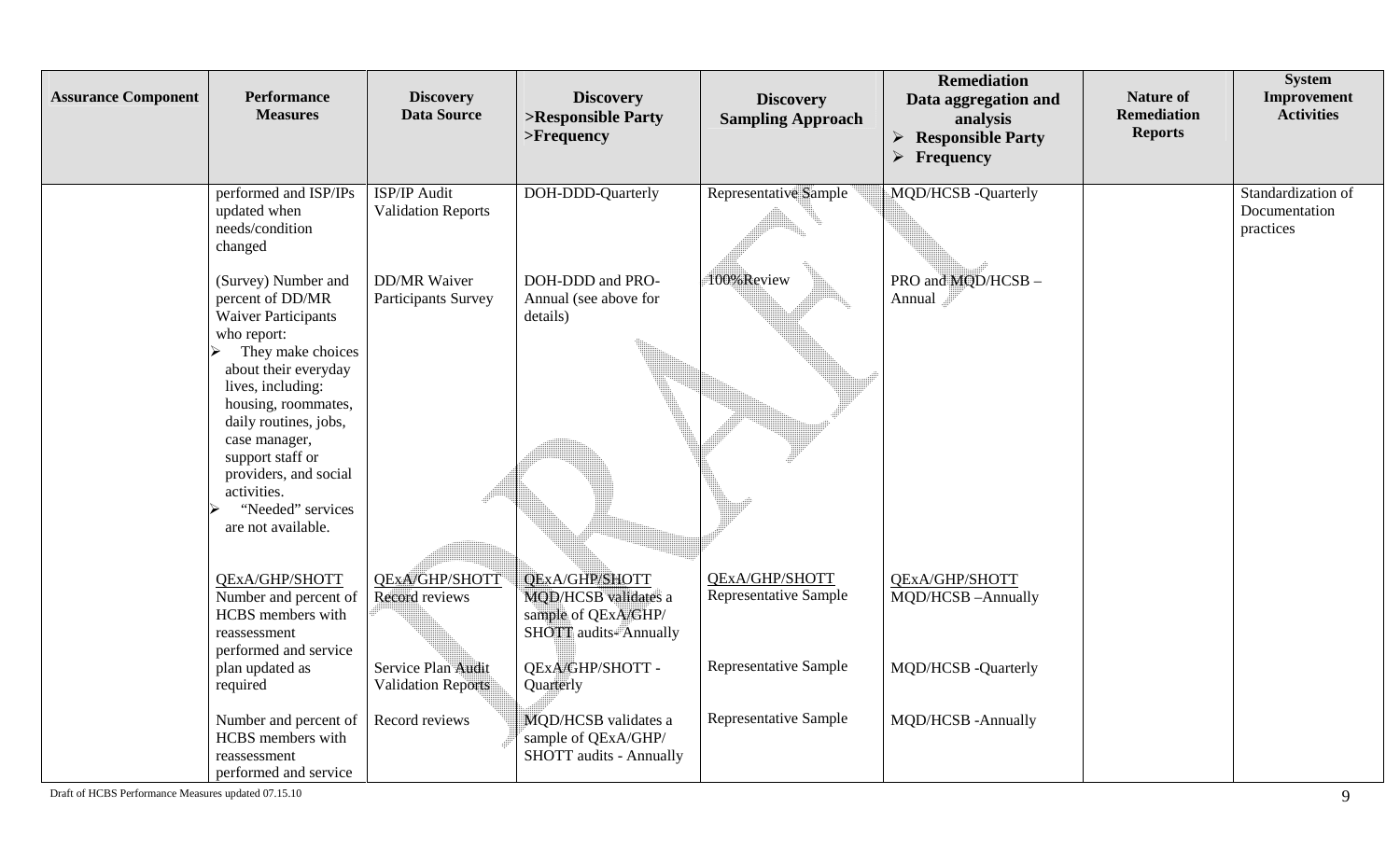| <b>Assurance Component</b>                                                                                                                                  | Performance<br><b>Measures</b>                                                                                                                                                                                                                                                                 | <b>Discovery</b><br><b>Data Source</b>                                | <b>Discovery</b><br>>Responsible Party<br>$>$ Frequency                                                        | <b>Discovery</b><br><b>Sampling Approach</b>                                      | <b>Remediation</b><br>Data aggregation and<br>analysis<br><b>Responsible Party</b><br>$\blacktriangleright$<br>Frequency | <b>Nature of</b><br><b>Remediation</b><br><b>Reports</b>                                                                                      | <b>System</b><br>Improvement<br><b>Activities</b>                                                                                                                            |
|-------------------------------------------------------------------------------------------------------------------------------------------------------------|------------------------------------------------------------------------------------------------------------------------------------------------------------------------------------------------------------------------------------------------------------------------------------------------|-----------------------------------------------------------------------|----------------------------------------------------------------------------------------------------------------|-----------------------------------------------------------------------------------|--------------------------------------------------------------------------------------------------------------------------|-----------------------------------------------------------------------------------------------------------------------------------------------|------------------------------------------------------------------------------------------------------------------------------------------------------------------------------|
|                                                                                                                                                             | plans updated when<br>needs/condition<br>changed                                                                                                                                                                                                                                               | Service Plan Audit<br><b>Validation Reports</b>                       | QExA/GHP/SHOTT -<br>Quarterly                                                                                  | Representative Sample                                                             | <b>MQD/HCSB</b> -Quarterly                                                                                               |                                                                                                                                               |                                                                                                                                                                              |
|                                                                                                                                                             | (Survey) Number and<br>percent of HCBS<br>members who report:<br>They make choices<br>about their everyday<br>lives, including:<br>housing, roommates,<br>daily routines, case<br>manager, support<br>staff or providers,<br>and social activities.<br>"Needed" services<br>are not available. | <b>HCBS</b> Consumer<br>Survey                                        | QExA/GHP/SHOTT and<br>PRO - Annually<br>(see above for details)                                                | 100% Review                                                                       | PRO and MQD/HCSB-<br>Annually                                                                                            |                                                                                                                                               |                                                                                                                                                                              |
| 4) Services are delivered<br>in accordance with the<br>SP including the type,<br>scope, amount, duration,<br>and frequency specified<br>in the service plan | DD/MR<br>Number and percent of<br><b>DD/MR Waiver</b><br>Participants whose<br>services (type, amount,<br>frequency, duration)<br>were provided as<br>specified in the ISP/IPs                                                                                                                 | DD/MR<br>Record Review.<br><b>ISP/IPs Audit</b><br>Validation Reports | <b>DD/MR</b><br><b>MQD/HCSB</b> validates a<br>sample of DD/MR audits-<br>Annually<br><b>DOH-DDD-Quarterly</b> | DD/MR<br><b>Representative Sample</b><br>of DD/MR audits<br>Representative Sample | DD/MR<br>MQD/HCSB-Annually<br>MQD/HCSB-Quarterly                                                                         | DD/MR/QExA/GHP/<br><b>SHOTT</b><br>List of individual<br>problems, corrective<br>action plans (CAPs),<br>timeliness of CAP<br>implementation. | DD/MR/QExA/GHP/<br><b>SHOTT</b><br>Training for case<br>managers and service<br>coordinators<br>Use of standardized<br>tools to ensure<br>consistency with<br>implementation |
|                                                                                                                                                             | QExA/GHP/SHOTT<br>Number and percent of<br>HCBS members whose<br>services (type, amount,<br>frequency, duration)                                                                                                                                                                               | <b>QExA/GHP/SHOTT</b><br><b>Record Review</b>                         | <b>QExA/GHP/SHOTT</b><br>MOD/HCSB validates a<br>sample of QExA/GHP/<br><b>SHOTT</b> audits-Annually           | QExA/GHP/SHOTT<br>Representative Sample of<br>QExA/GHP/SHOTT<br>audits-Annually   | <b>QExA/GHP/SHOTT</b><br>MQD/HCSB-Annually                                                                               |                                                                                                                                               |                                                                                                                                                                              |

Draft of HCBS Performance Measures updated 07.15.10 10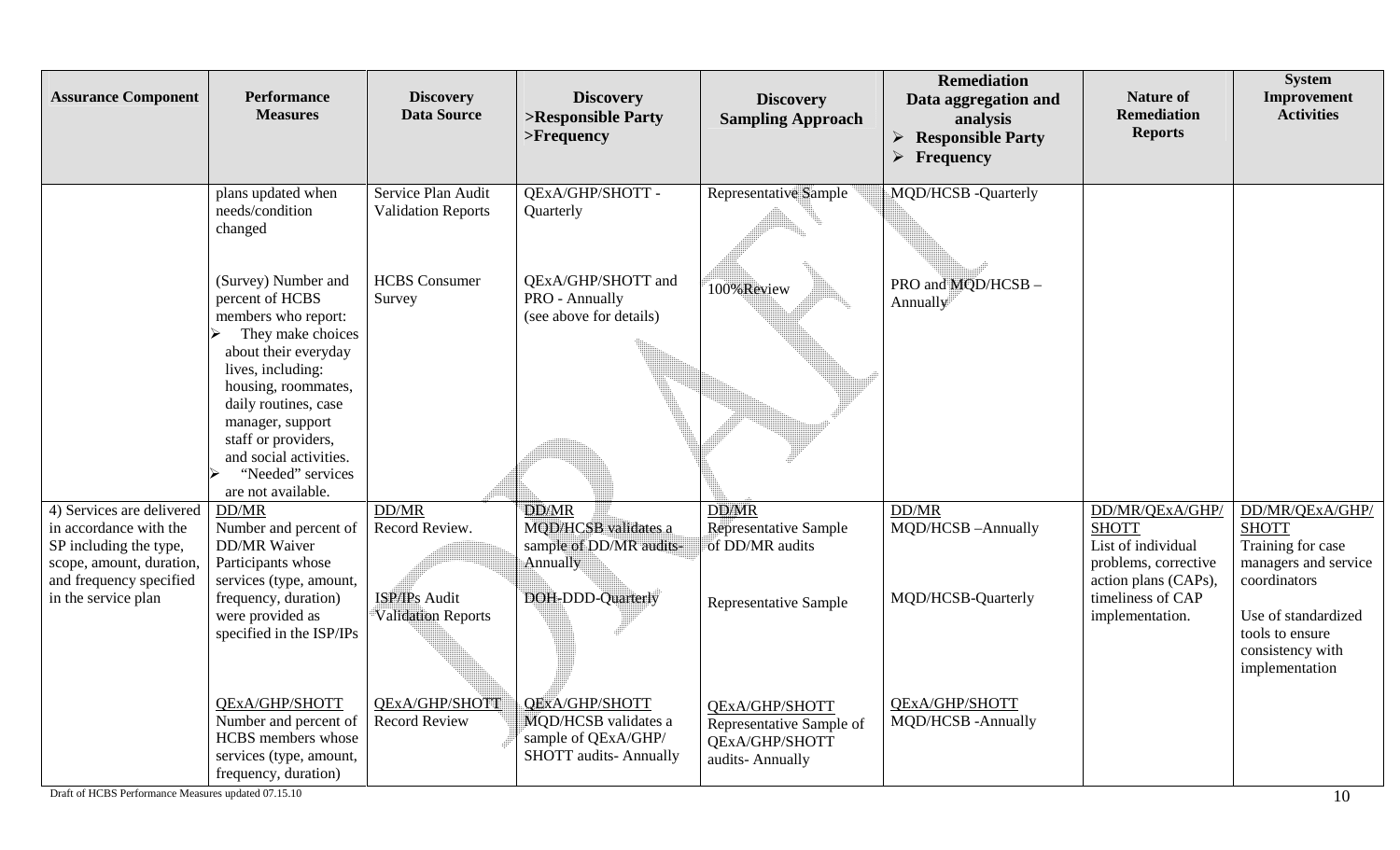| <b>Assurance Component</b>                                                                                              | Performance<br><b>Measures</b>                                                                             | <b>Discovery</b><br><b>Data Source</b>          | <b>Discovery</b><br>>Responsible Party<br>$>$ Frequency                                                     | <b>Discovery</b><br><b>Sampling Approach</b>                                           | <b>Remediation</b><br>Data aggregation and<br>analysis<br>$\triangleright$ Responsible Party<br>$\triangleright$ Frequency | <b>Nature of</b><br><b>Remediation</b><br><b>Reports</b>                                                               | <b>System</b><br>Improvement<br><b>Activities</b>                           |
|-------------------------------------------------------------------------------------------------------------------------|------------------------------------------------------------------------------------------------------------|-------------------------------------------------|-------------------------------------------------------------------------------------------------------------|----------------------------------------------------------------------------------------|----------------------------------------------------------------------------------------------------------------------------|------------------------------------------------------------------------------------------------------------------------|-----------------------------------------------------------------------------|
|                                                                                                                         | were provided as<br>specified in the service<br>plan                                                       | Service Plan Audit<br><b>Validation Reports</b> | <b>QExA/GHP/SHOTT -</b><br>Quarterly                                                                        | Representative Sample                                                                  | MQD/HCSB-Quarterly                                                                                                         |                                                                                                                        |                                                                             |
| 5) Waiver participants<br>are afforded choice:<br>between HCBS services<br>and institutional care,<br>and between/among | DD/MR<br>Number and percent of<br><b>DD/MR</b> Waiver<br>Participants with<br>documentation of             | DD/MR<br><b>Record Review</b>                   | DD/MR<br>MQD/HCSB validates a<br>sample DD/MR audits-<br>annually                                           | <b>DD/MR</b><br><b>Representative Sample</b><br>of DD/MR audits                        | DD/MR<br>MQD/HCSB-Annually                                                                                                 | DD/MR<br>List of members who<br>were not offered<br>choice and the way in<br>which compliance                          | DD/MR<br>Training for case<br>managers                                      |
| HCBS services and<br>providers                                                                                          | choice offered<br>1. Between<br>institutional care and<br>HCBS, and<br>2. Among available<br>providers     | ISP/IPs Audit<br><b>Validation Reports</b>      | DOH-DDD-Quarterly                                                                                           | Representative Sample                                                                  | MQD/HCSB-Quarterly                                                                                                         | was achieved<br>Problems identified<br>and remediation<br>completed                                                    | Use of standardized<br>tools to ensure<br>consistency with                  |
|                                                                                                                         | Number and percent of<br>DD/MR Waiver<br>Participants with<br>signed ISP/IPs by                            | <b>Record Review</b>                            | <b>MQD/HCSB</b> validates a<br>sample DD/MR audits-<br>annually                                             | <b>Representative Sample</b><br>of DD/MR audits                                        | <b>MQD/HCSB</b> - Annually                                                                                                 |                                                                                                                        | implementation                                                              |
|                                                                                                                         | members or authorized<br>representative.                                                                   | ISP/IPs Audit<br><b>Validation Reports</b>      | DOH-DDD-Quarterly                                                                                           | Representative Sample                                                                  | MQD/HCSB-Quarterly                                                                                                         |                                                                                                                        |                                                                             |
|                                                                                                                         | QExA/GHP/SHOTT<br>Number and percent of<br>HCBS members with<br>documentation of<br>choice offered between | <b>QExA/GHP/SHOTT</b><br><b>Record Review</b>   | <b>QExA/GHP/SHOTT</b><br><b>MOD/HCSB</b> validates a<br>sample of QExA/GHP/<br><b>SHOTT</b> audits-Annually | QExA/GHP/SHOTT<br>Representative Sample of<br><b>QExA/GHP/SHOTT</b><br>audits-Annually | QExA/GHP/SHOTT<br>MQD/HCSB-Annually                                                                                        | QExA/GHP/SHOTT<br>List of members who<br>were not offered<br>choice and the way in<br>which compliance<br>was achieved | QExA/GHP/SHOTT<br>Training for service<br>coordinators and case<br>managers |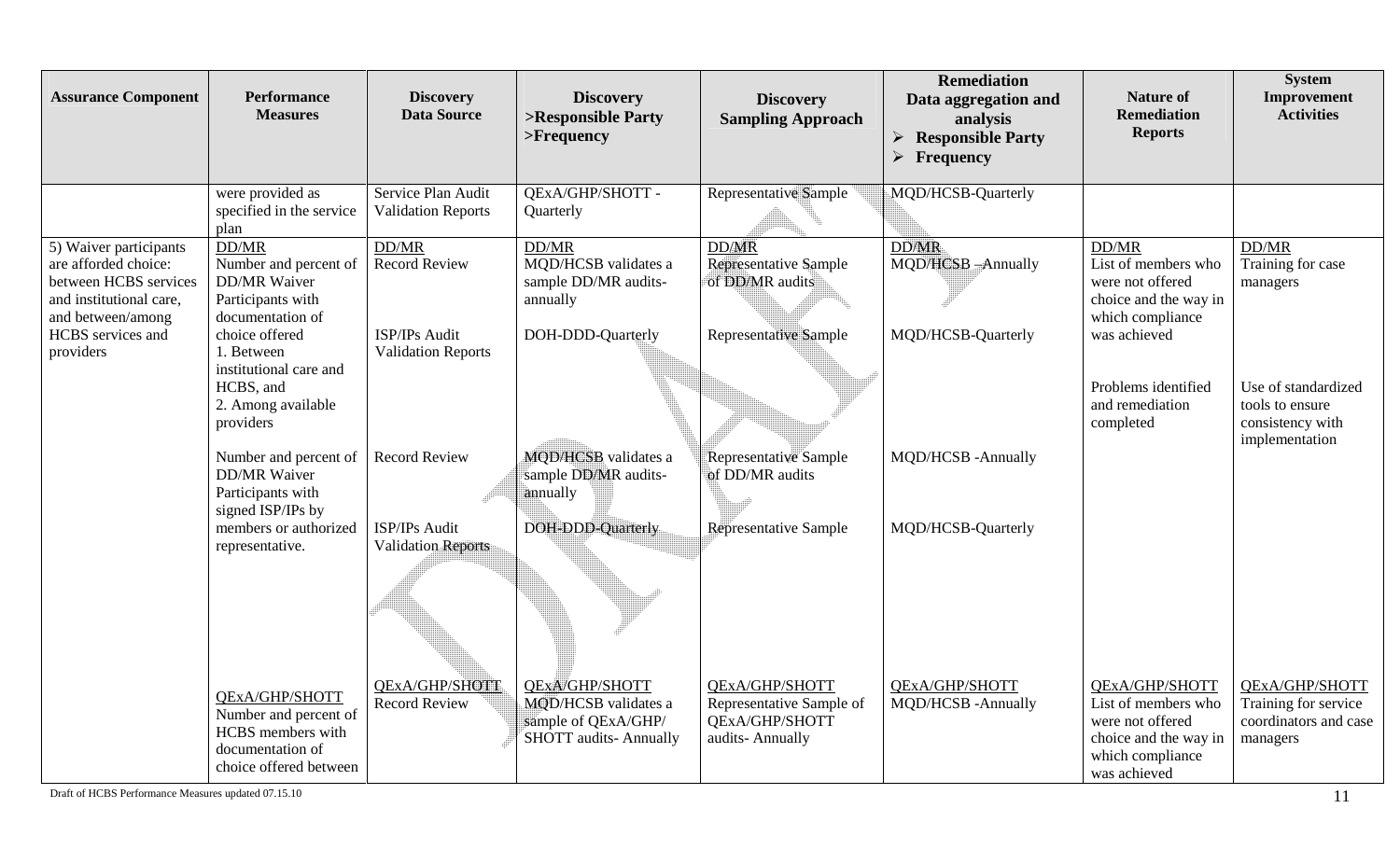| <b>Assurance Component</b> | <b>Performance</b><br><b>Measures</b>                                                         | <b>Discovery</b><br><b>Data Source</b>          | <b>Discovery</b><br>>Responsible Party<br>$>$ Frequency                       | <b>Discovery</b><br><b>Sampling Approach</b>      | <b>Remediation</b><br>Data aggregation and<br>analysis<br><b>Responsible Party</b><br>Frequency<br>↘ | <b>Nature of</b><br><b>Remediation</b><br><b>Reports</b> | <b>System</b><br>Improvement<br><b>Activities</b>                            |
|----------------------------|-----------------------------------------------------------------------------------------------|-------------------------------------------------|-------------------------------------------------------------------------------|---------------------------------------------------|------------------------------------------------------------------------------------------------------|----------------------------------------------------------|------------------------------------------------------------------------------|
|                            | institutional care and<br>HCBS care and choice<br>offered among<br>available providers        | Service Plan Audit<br><b>Validation Reports</b> | QExA/GHP/SHOTT-<br>Quarterly                                                  | Representative Sample                             | <b>MQD/HCSB</b> - Quarterly                                                                          | Problems identified<br>and remediation<br>completed      | Use of standardized<br>tools to ensure<br>consistency with<br>implementation |
|                            | Number and percent of<br>HCBS members with<br>signed service plans by<br>members or guardians | <b>Record Review</b>                            | MQD/HCSB validates a<br>sample of QExA/GHP/<br><b>SHOTT</b> audits - Annually | Representative Sample of<br>QExA/GHP/SHOTT audits | MQD/HCSB - Annually                                                                                  |                                                          |                                                                              |
|                            |                                                                                               | Service Plan Audit<br><b>Validation Reports</b> | QExA/GHP/SHOTT-<br>Quarterly                                                  | Representative Sample                             | MQD/HCSB - Quarterly                                                                                 |                                                          |                                                                              |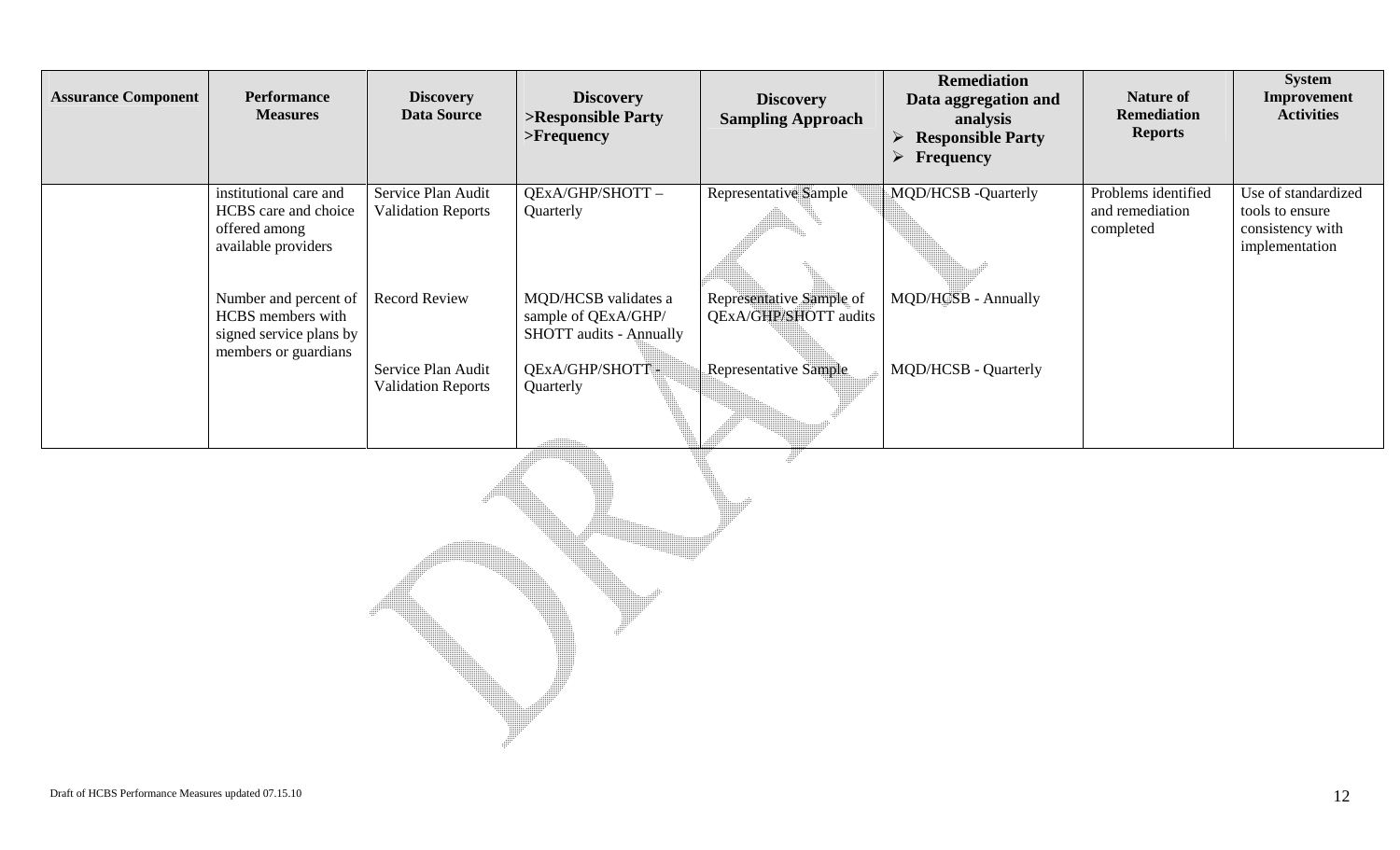### **Qualified Providers**

*Framework: Provider Capacity and Capabilities*

| <b>Assurance Component</b>                                                                                                                                                                                            | Performance<br><b>Measures</b>                                                                                                                                                                    | <b>Discovery</b><br><b>Data Source</b>                                                                                                                                                                                                                                                                                                                                                                               | <b>Discovery</b><br>>Responsible Party<br>$>$ Frequency                                                                                                                                           | <b>Discovery</b><br><b>Sampling Approach</b>                                                                                            | <b>Remediation</b><br>Data aggregation and<br>analysis<br>>Responsible Party<br>$>$ Frequency | <b>Nature of</b><br><b>Remediation</b><br><b>Reports</b>                                                                                                                                                                                                                                                                                                                                                                                                                                                   | <b>System</b><br>Improvement/<br><b>Next Steps</b>                                                                                                                                  |
|-----------------------------------------------------------------------------------------------------------------------------------------------------------------------------------------------------------------------|---------------------------------------------------------------------------------------------------------------------------------------------------------------------------------------------------|----------------------------------------------------------------------------------------------------------------------------------------------------------------------------------------------------------------------------------------------------------------------------------------------------------------------------------------------------------------------------------------------------------------------|---------------------------------------------------------------------------------------------------------------------------------------------------------------------------------------------------|-----------------------------------------------------------------------------------------------------------------------------------------|-----------------------------------------------------------------------------------------------|------------------------------------------------------------------------------------------------------------------------------------------------------------------------------------------------------------------------------------------------------------------------------------------------------------------------------------------------------------------------------------------------------------------------------------------------------------------------------------------------------------|-------------------------------------------------------------------------------------------------------------------------------------------------------------------------------------|
| 1) The state verifies that<br>providers, initially and<br>continually, meet<br>required licensing<br>and/or certification<br>standards and adhere to<br>other standards prior to<br>their furnishing HCBS<br>services | DD/MR/QExA/GHP/<br><b>SHOTT</b><br>Number and percent of<br>licensed/certified<br>providers (by provider<br>type) that meet<br>required licensing,<br>certification, and other<br>state standards | DD/MR/QExA/GHP/<br><b>SHOTT</b><br>Quality Assurance/<br><b>Improvement Review</b><br>of Hawaii's DD/MR<br><b>Waiver Providers</b><br>Report<br><b>QExA/GHP/SHOTT</b><br>Providers Report<br>Current Contract/<br>Provider Agreements<br>Provider Personnel<br>Records<br><b>CTA License</b><br><b>Certification Report</b><br>(QExA/GHP/SHOTT<br>only)<br>DOH-DDD/QExA/<br>GHP/SHOTT<br>Provider On-site<br>Reviews | DD/MR/QExA/GHP/<br><b>SHOTT</b><br>DOH-DDD/QExA/GHP/<br>SHOTT-Quarterly<br><b>MQD/HCSB</b> validates<br>sample of DOH-DDD/<br><b>QEXA/GHP/SHOTT</b><br>Provider On-site Reviews-<br>Semi-Annually | DD/MR/QExA/GHP/<br><b>SHOTT</b><br>Representative<br>Sample/Ongoing<br>Sample of DOH-DDD/<br>QExA/GHP/SHOTT<br>provider on-site reviews | DD/MR/QExA/GHP/SHOTT<br>MQD/HCSB-Quarterly<br>MQD/HCSB - Semi-<br>Annually                    | DD/MR/QExA/<br>GHP/SHOTT<br>List of providers<br>applying to<br>become DD/MR<br>Waiver service<br>providers, reasons<br>why service<br>provider<br>applications were<br>denied, and steps<br>that should be<br>taken to reapply<br>List of<br>organizations/<br><b>CCFFHs/CDPAs</b><br>that were<br>reviewed.<br>compliance issues<br>uncovered,<br>deficiencies (by<br>type, category of<br>deficiency, #/types<br>of sanctions<br>applied and<br>corrections made<br><b>Corrective Action</b><br>Reports | DD/MR/QExA/<br><b>GHP/SHOTT</b><br>Methods to increase<br>provider network/<br>shortage areas<br><b>Automated linkages</b><br>between payment<br>systems and qualified<br>providers |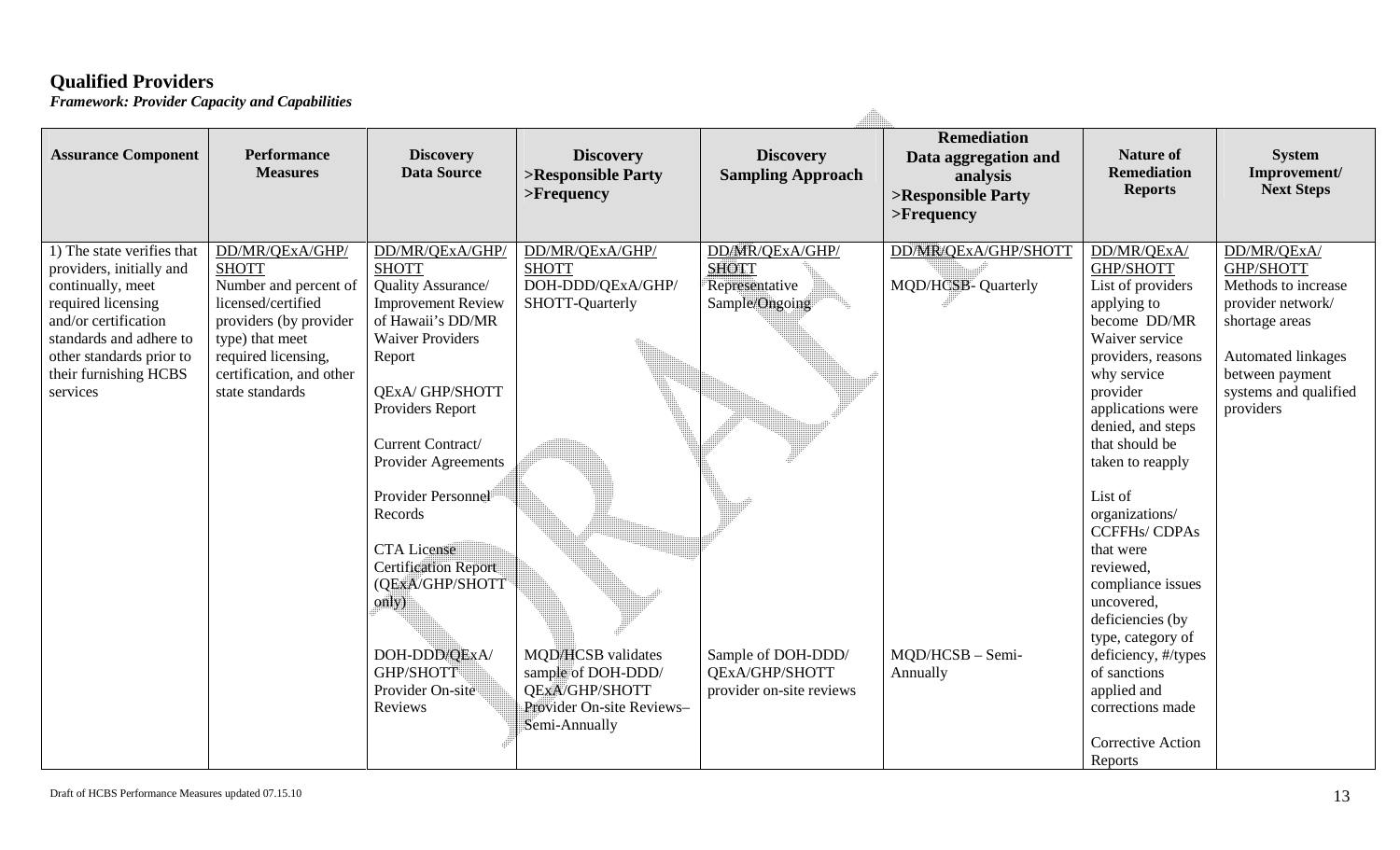| <b>Assurance Component</b>                                                                                              | Performance<br><b>Measures</b>                                                                                                                                                                                             | <b>Discovery</b><br><b>Data Source</b>                                                                                                                                                                                                                                                                                           | <b>Discovery</b><br>>Responsible Party<br>$>$ Frequency                                                                                                                                           | <b>Discovery</b><br><b>Sampling Approach</b>                                                                                               | <b>Remediation</b><br>Data aggregation and<br>analysis<br>>Responsible Party<br>$>$ Frequency | <b>Nature of</b><br><b>Remediation</b><br><b>Reports</b>                                                                                                                                                                                                                                                                                     | <b>System</b><br>Improvement/<br><b>Next Steps</b>                                                                                                                                                                                                                                                                      |
|-------------------------------------------------------------------------------------------------------------------------|----------------------------------------------------------------------------------------------------------------------------------------------------------------------------------------------------------------------------|----------------------------------------------------------------------------------------------------------------------------------------------------------------------------------------------------------------------------------------------------------------------------------------------------------------------------------|---------------------------------------------------------------------------------------------------------------------------------------------------------------------------------------------------|--------------------------------------------------------------------------------------------------------------------------------------------|-----------------------------------------------------------------------------------------------|----------------------------------------------------------------------------------------------------------------------------------------------------------------------------------------------------------------------------------------------------------------------------------------------------------------------------------------------|-------------------------------------------------------------------------------------------------------------------------------------------------------------------------------------------------------------------------------------------------------------------------------------------------------------------------|
|                                                                                                                         |                                                                                                                                                                                                                            |                                                                                                                                                                                                                                                                                                                                  |                                                                                                                                                                                                   |                                                                                                                                            |                                                                                               | w/timelines for<br>DOH-DD/QExA/.<br>GHP/SHOTT and<br>specific providers<br>as needed                                                                                                                                                                                                                                                         |                                                                                                                                                                                                                                                                                                                         |
| 2) The state monitors<br>non-licensed/non-<br>certified providers to<br>assure adherence to<br><b>HCBS</b> requirements | DD/MR/QExA/GHP/<br><b>SHOTT</b><br>Number and percent of<br>non-licensed/non-<br>certified providers<br>(includes consumer<br>directed providers) that<br>meet HCBS<br>requirements (or has<br>waiver for<br>requirements) | DD/MR/QExA/<br>GHP/SHOTT<br>Quality Assurance/<br><b>Improvement Review</b><br>of Hawaii's DD/MR<br><b>Waiver Providers</b><br>Report<br><b>QExA/GHP/SHOTT</b><br>Providers Report<br><b>Current Provider</b><br>Agreements<br><b>Provider Personnel</b><br>Records<br>DOH-DDD/QExA/<br>GHP/SHOTT<br>Provider On-site<br>Reviews | DD/MR/QExA/GHP/<br><b>SHOTT</b><br>DOH-DDD/QExA/GHP/<br>SHOTT-Quarterly<br><b>MQD/HCSB</b> validates<br>sample of DOH-DDD/<br><b>QExA/GHP/SHOTT</b><br>provider on-site reviews-<br>Semi-Annually | DD/MR/QExA/GHP/<br><b>SHOTT</b><br><b>Representative Sample</b><br>Sample of DOH-DDD/<br><b>QExA/GHP/SHOTT</b><br>provider on-site reviews | DD/MR/QExA/GHP/SHOTT<br>MQD/HCSB-Quarterly<br>MQD/HCSB- Semi-Annually                         | DD/MR/QExA/<br>GHP/SHOTT<br>List of<br>organizations and<br>CDPAs that were<br>reviewed,<br>compliance issues<br>uncovered,<br>deficiencies (by<br>type, category of<br>deficiency, #/types<br>of sanctions<br>applied, and<br>corrections made<br><b>Corrective Action</b><br>Reports<br>w/timelines and<br>specific providers<br>as needed | DD/MR/QExA/<br>GHP/SHOTT<br>Development of back<br>up plans for staffing<br>coverage<br>Management issues<br>with hard to staff<br>individuals<br>Compliance with AER<br>reports<br>Implementation of<br>provider organization<br>QI procedures and<br>trending<br>Reduce # of providers<br>with repeat<br>deficiencies |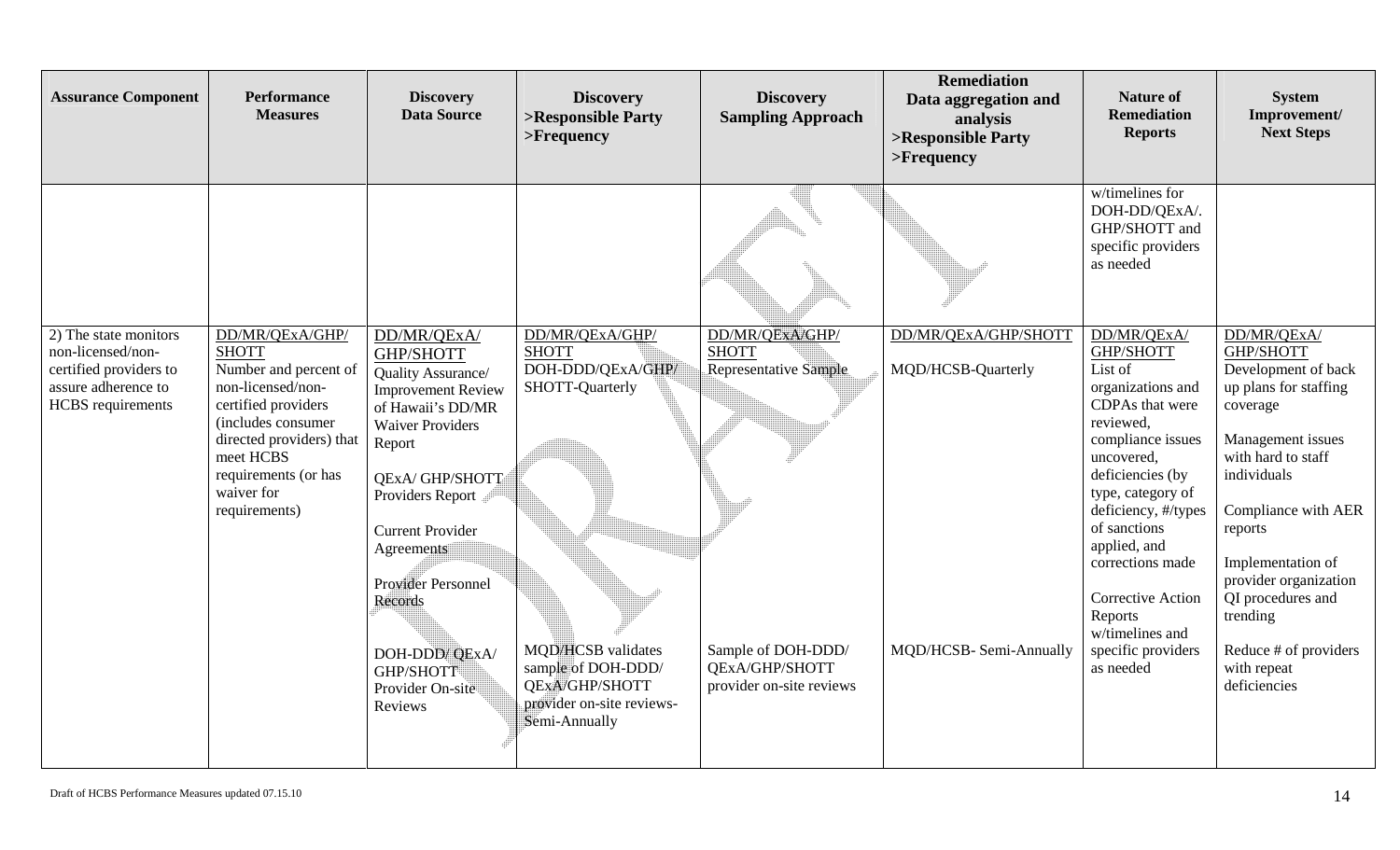| <b>Assurance Component</b>                                                                                                                                                                     | <b>Performance</b><br><b>Measures</b>                                                                                                                                                  | <b>Discovery</b><br><b>Data Source</b>                                                                                                                                                                                                                                                  | <b>Discovery</b><br>>Responsible Party<br>$>$ Frequency                                                                                                                                            | <b>Discovery</b><br><b>Sampling Approach</b>                                                                                        | <b>Remediation</b><br>Data aggregation and<br>analysis<br>>Responsible Party<br>$>$ Frequency | <b>Nature of</b><br><b>Remediation</b><br><b>Reports</b>                                                                                                                                                                                                        | <b>System</b><br>Improvement/<br><b>Next Steps</b>                      |
|------------------------------------------------------------------------------------------------------------------------------------------------------------------------------------------------|----------------------------------------------------------------------------------------------------------------------------------------------------------------------------------------|-----------------------------------------------------------------------------------------------------------------------------------------------------------------------------------------------------------------------------------------------------------------------------------------|----------------------------------------------------------------------------------------------------------------------------------------------------------------------------------------------------|-------------------------------------------------------------------------------------------------------------------------------------|-----------------------------------------------------------------------------------------------|-----------------------------------------------------------------------------------------------------------------------------------------------------------------------------------------------------------------------------------------------------------------|-------------------------------------------------------------------------|
| 3) The state implements<br>its policies and<br>procedures for verifying<br>that provider training<br>has been conducted in<br>accordance with state<br>requirements and the<br>approved waiver | DD/MR/QExA/GHP/<br><b>SHOTT</b><br>Number and percent of<br>contracted providers<br>(both licensed/certified<br>and non-licensed/non-<br>certified) that meet<br>training requirements | DD/MR/QExA/GHP/<br><b>SHOTT</b><br>Quality Assurance/<br><b>Improvement Review</b><br>of Hawaii's DD/MR<br><b>Waiver Providers</b><br>Report<br><b>QExA/GHP/SHOTT</b><br>Providers Report<br>Provider Personnel<br>Records<br>DOH-DDD/QExA/<br>GHP/SHOTT<br>Provider On-site<br>Reviews | DD/MR/QExA/GHP/<br><b>SHOTT</b><br>DOH-DDD/QExA/GHP/<br><b>SHOTT- Quarterly</b><br><b>MQD/HSCB</b> validates<br>sample of DOH-DDD/<br>QExA/GHP/SHOTT<br>provider on-site reviews-<br>Semi-Annually | DD/MR/QExA/GHP/<br><b>SHOTT</b><br><b>Representative Sample</b><br>Sample of DOH-DDD/<br>QExA/GHP/SHOTT<br>provider on-site reviews | DD/MR/QExA/GHP/<br><b>SHOTT</b><br><b>MQD/HCSB-Semi-Annually</b><br>MQD/HCBS-Semi-Annually    | DD/MR/QExA/<br>GHP/SHOTT<br>List of<br>organizations,<br>individual<br>providers that were<br>reviewed,<br>compliance issues<br>uncovered, and<br>corrections made<br><b>Corrective Action</b><br>Reports<br>w/timelines and<br>specific providers<br>as needed | DD/MR/QExA/GHP/<br><b>SHOTT</b><br>Support staff training<br>as needed. |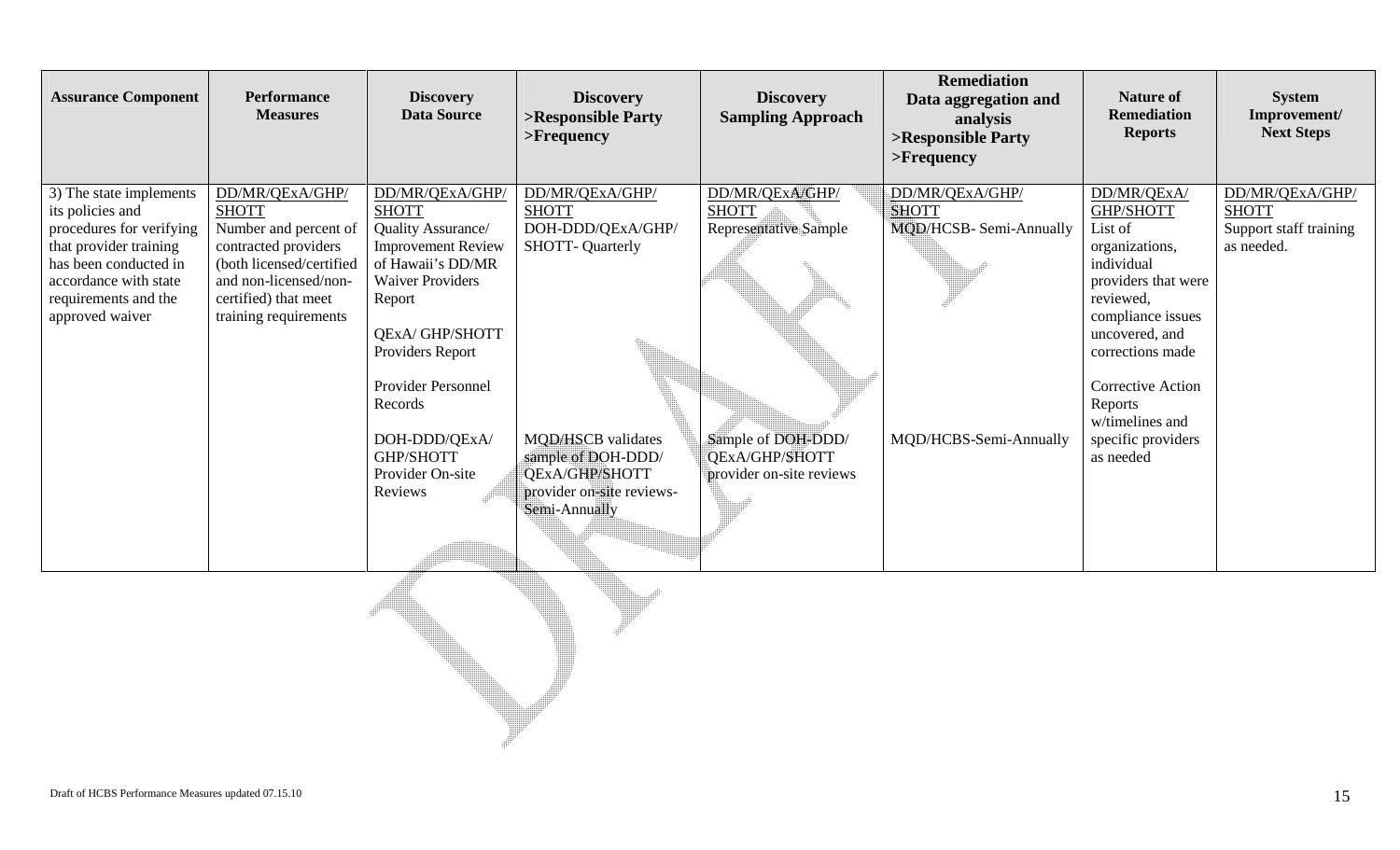# **Health and Welfare**

*Framework: Member Safeguards, Member Outcomes and Satisfaction*

| <b>Assurance Component</b>                                                                            | Performance<br><b>Measures</b>                                                                                                                                                                                                                                                                                                                                                                                                                                                                                                                                                                                     | <b>Discovery</b><br><b>Data Source</b>                      | <b>Discovery</b><br>>Responsible Party<br>$>$ Frequency | <b>Discovery</b><br><b>Sampling</b><br><b>Approach</b> | <b>Remediation</b><br><b>Data Aggregation/ Analysis</b><br>>Responsible Party<br>$>$ Frequency | <b>Nature of</b><br><b>Remediation</b><br><b>Reports</b>                                                  | <b>System</b><br>Improvement/<br><b>Next Steps</b>                                                                                                                                                                                                                             |
|-------------------------------------------------------------------------------------------------------|--------------------------------------------------------------------------------------------------------------------------------------------------------------------------------------------------------------------------------------------------------------------------------------------------------------------------------------------------------------------------------------------------------------------------------------------------------------------------------------------------------------------------------------------------------------------------------------------------------------------|-------------------------------------------------------------|---------------------------------------------------------|--------------------------------------------------------|------------------------------------------------------------------------------------------------|-----------------------------------------------------------------------------------------------------------|--------------------------------------------------------------------------------------------------------------------------------------------------------------------------------------------------------------------------------------------------------------------------------|
| 1) The state, on an on-<br>going basis, identifies,<br>addresses and seeks to<br>prevent instances of | DD/MR/QExA/GHP/<br><b>SHOTT</b><br><b>Adverse Events</b><br><b>Reporting</b>                                                                                                                                                                                                                                                                                                                                                                                                                                                                                                                                       | DD/MR/QExA/GHP/<br><b>SHOTT</b>                             | DD/MR/QExA/GHP/<br><b>SHOTT</b>                         | DD/MR/OExA/GHP/<br><b>SHOTT</b>                        | DD/MR/QExA/GHP/SHOTT                                                                           | DD/MR/OExA/<br>GHP/SHOTT                                                                                  | DD/MR/QExA/GHP/<br><b>SHOTT</b>                                                                                                                                                                                                                                                |
| abuse, neglect and<br>exploitation                                                                    | Number & percent of<br>adverse event reports<br>(AERs) for abuse/<br>neglect/exploitation,<br>deaths, falls,<br>medication errors,<br>pressure ulcers:<br>$\triangleright$ By type<br>$\triangleright$ Reported w/in<br>required timeframe<br>$\triangleright$ Reported to<br>appropriate<br>authorities if<br>applicable (APS,<br>CPS, police)<br>$\triangleright$ Substantiated by<br>type<br>$\triangleright$ Investigated within<br>the required<br>timeframe<br>$\triangleright$ Corrective action<br>reviewed and<br>verified within the<br>required timeframe<br>Average number of<br>AERs per participant/ | <b>AERs Summary Report</b><br>[includes APS/CPS<br>Reports] | DOH-DDD/QExA/GHP/<br><b>SHOTT- Quarterly</b>            | 100% Review                                            | <b>MQD/HCSB- Quarterly</b>                                                                     | List of individual<br>problems,<br>interventions for<br>remediation, and<br>when documented<br>completed. | Identify indicators<br>that<br>➤<br>Services are not<br>being provided,<br>Services need to<br>be modified,<br>and/or<br>Participant/HCBS<br>member's health<br>and welfare are at<br>risk.<br>Comprehensive<br>development of<br>back-up plans for<br>each HCBS<br>individual |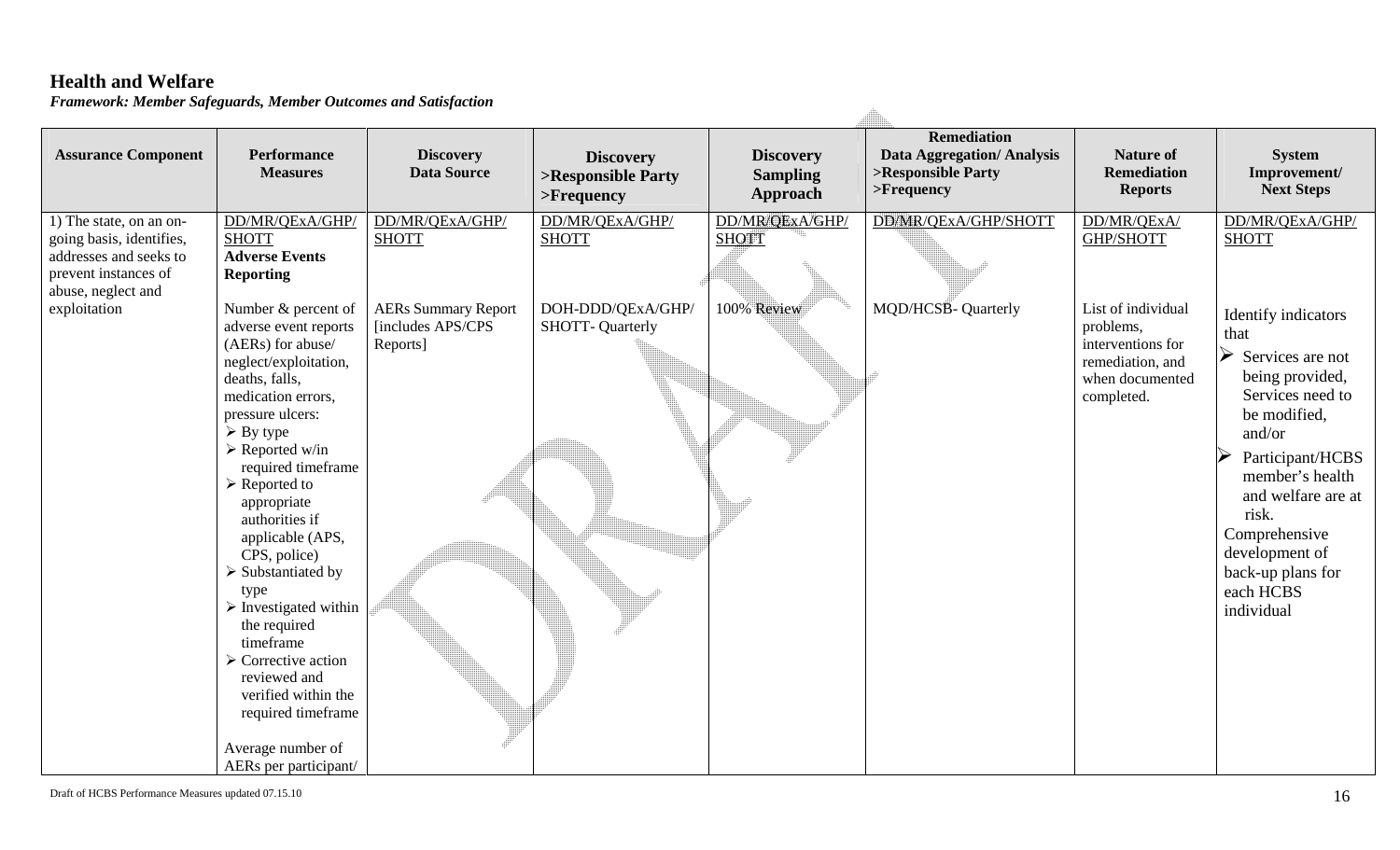| <b>Assurance Component</b> | Performance<br><b>Measures</b>                                                                                                                                                                                                             | <b>Discovery</b><br><b>Data Source</b>                             | <b>Discovery</b><br>>Responsible Party<br>$>$ Frequency                           | <b>Discovery</b><br><b>Sampling</b><br>Approach | <b>Remediation</b><br><b>Data Aggregation/ Analysis</b><br>>Responsible Party<br>$>$ Frequency | <b>Nature of</b><br><b>Remediation</b><br><b>Reports</b>                                                  | <b>System</b><br>Improvement/<br><b>Next Steps</b>                                                                                                |
|----------------------------|--------------------------------------------------------------------------------------------------------------------------------------------------------------------------------------------------------------------------------------------|--------------------------------------------------------------------|-----------------------------------------------------------------------------------|-------------------------------------------------|------------------------------------------------------------------------------------------------|-----------------------------------------------------------------------------------------------------------|---------------------------------------------------------------------------------------------------------------------------------------------------|
|                            | <b>HCBS</b> member<br>Grievance,<br>Complaints,<br><b>Appeals</b><br>Total number and<br>percent of<br>authorizations<br>$\triangleright$ Denied<br>$\triangleright$ Appealed and<br>overturned<br>$\triangleright$ Appealed and<br>upheld | Prior Authorization<br><b>Denial Report</b>                        | DOH-DDD/QExA/GHP/<br><b>SHOTT- Quarterly</b>                                      | 100% Review                                     | <b>MQD/HCSB-Quarterly</b>                                                                      | List of individual<br>problems,<br>interventions for<br>remediation, and<br>when documented<br>completed. | Identify indicators<br>that services<br>are not being<br>provided, services<br>need to be modified,<br>and/or the<br>participant/HCBS<br>member's |
|                            | Total number and<br>percent of provider<br>complaints and                                                                                                                                                                                  | Participant/HCBS<br>Member Grievances and<br><b>Appeals Report</b> | DOH-DDD/QExA/GHP/<br><b>SHOTT- Quarterly</b>                                      | 100% Review                                     | MQD/HCSB-Quarterly                                                                             |                                                                                                           | health and welfare<br>are at risk<br>Identify indicators                                                                                          |
|                            | member grievances<br>related to HCBS<br>$\triangleright$ Investigated w/in<br>required timeframe<br>$\triangleright$ Corrective action<br>reviewed and<br>verified w/in<br>required timeframe                                              | Provider Complaints<br>Report                                      | DOH-DDD/QExA/GHP/<br><b>SHOTT-Quarterly</b>                                       | 100% Review                                     | MQD/HCSB-Quarterly                                                                             |                                                                                                           | that services<br>are not being<br>provided, services<br>need to be modified,<br>and/or the<br>participant's<br>health and welfare<br>are at risk  |
|                            | <b>Satisfaction and</b><br><b>QOL</b><br>(Survey) Number and<br>percent of DD/MR<br>Waiver participants/<br>HCBS members who<br>report:<br>$\triangleright$ Most support staff                                                             | <b>DD/MR Waiver</b><br>Participants/HCBS<br><b>Consumer Survey</b> | DOH-DDD/QExA/GHP/<br><b>SHOTT</b> and PRO-<br>Annually (see above for<br>details) | 100% Review                                     | PRO and MQD/HCSB-<br>Annually                                                                  |                                                                                                           |                                                                                                                                                   |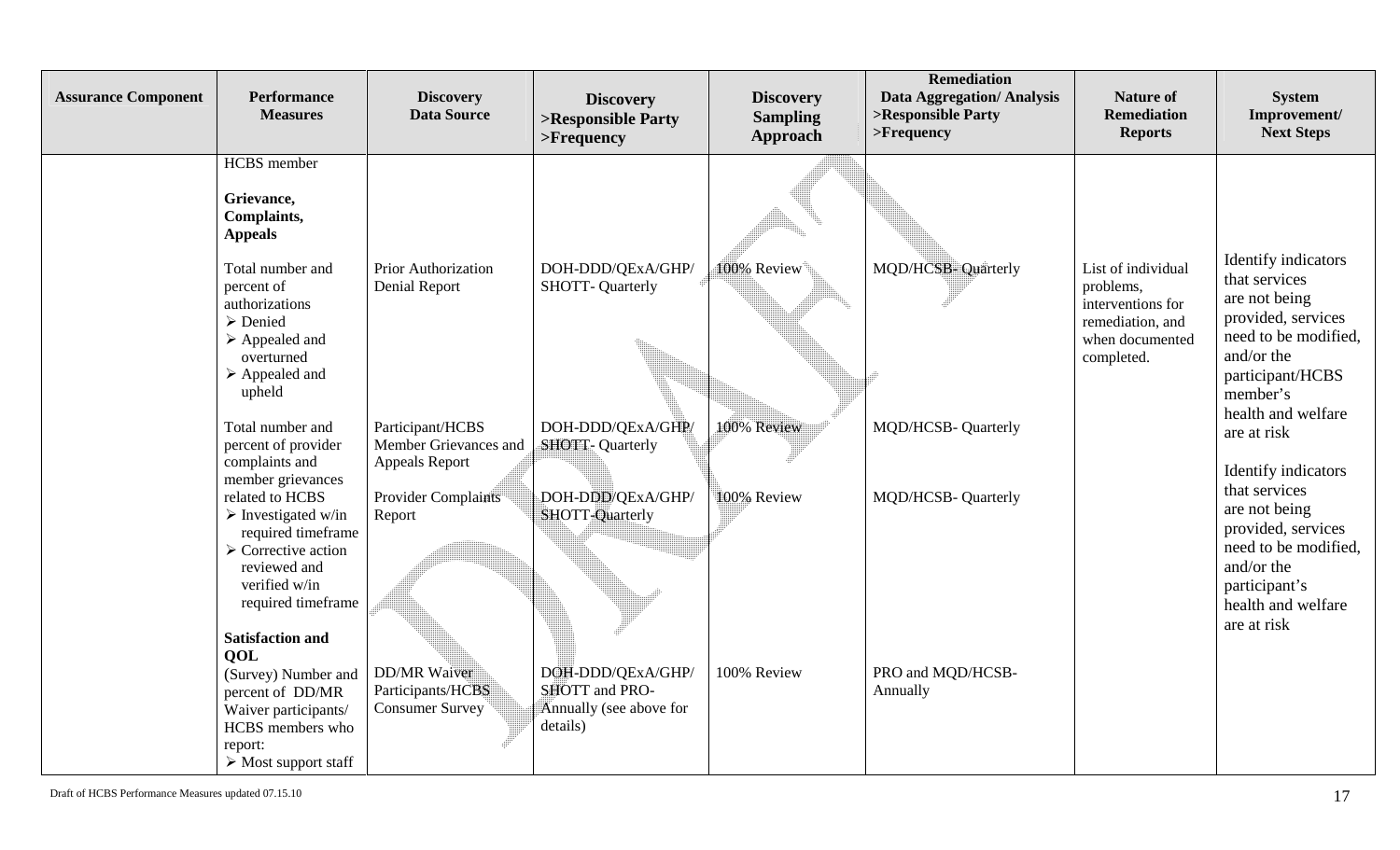| <b>Assurance Component</b> | Performance<br><b>Measures</b>                                                                                                                                                                                                                                                                                                                                                                                                                                                                                                                                                                                                                                            | <b>Discovery</b><br><b>Data Source</b> | <b>Discovery</b><br>>Responsible Party<br>>Frequency | <b>Discovery</b><br><b>Sampling</b><br>Approach | <b>Remediation</b><br><b>Data Aggregation/ Analysis</b><br>>Responsible Party<br>$>$ Frequency | Nature of<br><b>Remediation</b><br><b>Reports</b> | <b>System</b><br>Improvement/<br><b>Next Steps</b> |
|----------------------------|---------------------------------------------------------------------------------------------------------------------------------------------------------------------------------------------------------------------------------------------------------------------------------------------------------------------------------------------------------------------------------------------------------------------------------------------------------------------------------------------------------------------------------------------------------------------------------------------------------------------------------------------------------------------------|----------------------------------------|------------------------------------------------------|-------------------------------------------------|------------------------------------------------------------------------------------------------|---------------------------------------------------|----------------------------------------------------|
|                            | treat them with<br>respect.<br>$\triangleright$ They feel safe in<br>their home and<br>neighborhood.<br>$\triangleright$ Their basic rights<br>are respected by<br>others.<br>Number and percent<br>of DD/MR Waiver<br>participants/HCBS<br>members living in<br>Developmentally<br>Disabled (DD)<br>Domiciliary homes<br>or foster homes<br>(either DD or<br>community care<br>family foster home<br>(CCFFH) who report:<br>$\triangleright$ They are satisfied<br>with where they<br>live.<br>$\triangleright$ Satisfaction with<br>the amount of<br>privacy they<br>have.<br>$\triangleright$ They are able to<br>see their families<br>and friends when<br>they want. |                                        |                                                      |                                                 |                                                                                                |                                                   |                                                    |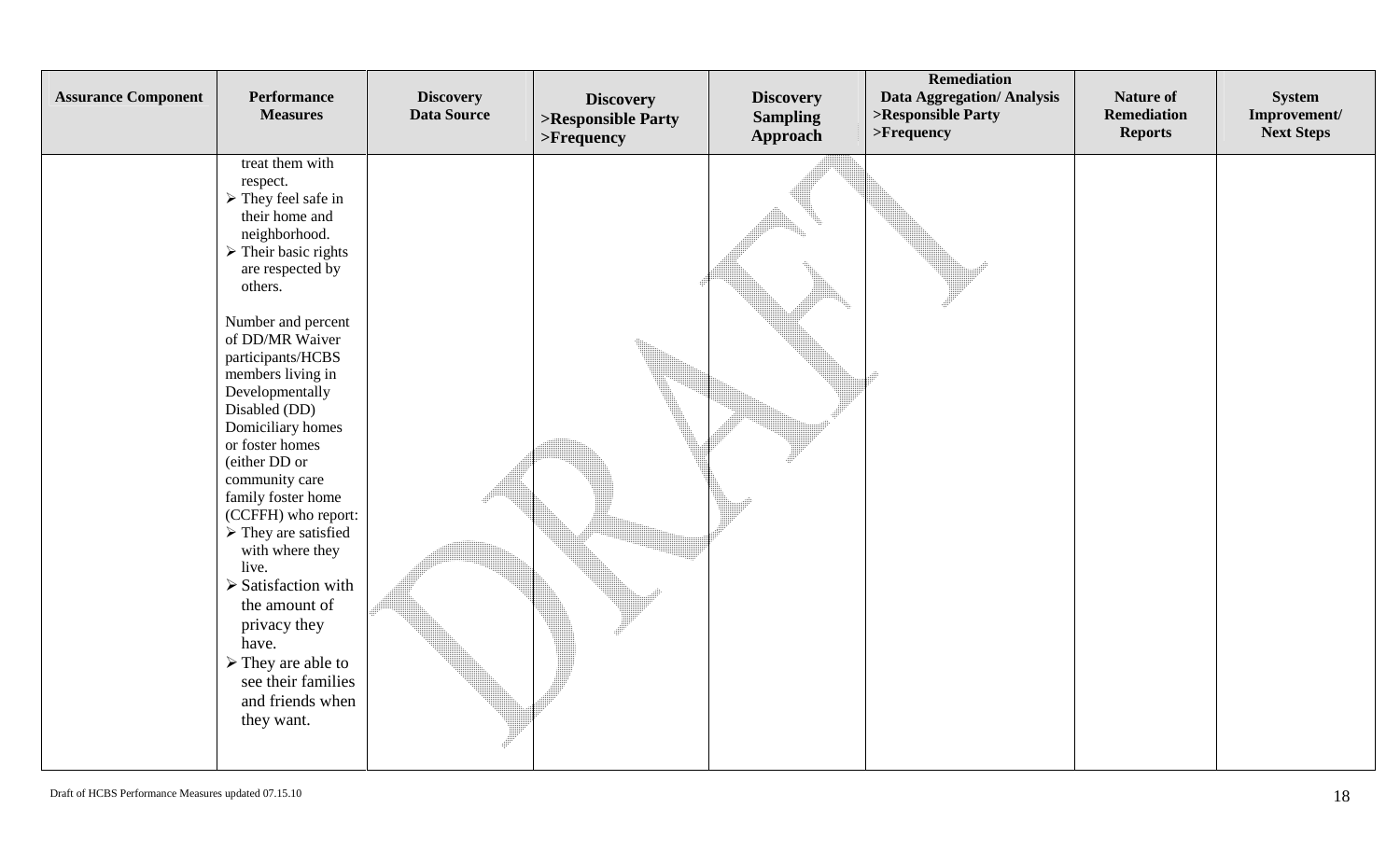| <b>Assurance Component</b> | <b>Performance</b><br><b>Measures</b>                                                                                                                                                                                                                                                                                                                                                                                                                                                                                                                                                                                                                                                                                                                                                                                            | <b>Discovery</b><br><b>Data Source</b>                                                                                                                                                                                  | <b>Discovery</b><br>>Responsible Party<br>$>$ Frequency                                                                                                                           | <b>Discovery</b><br><b>Sampling</b><br><b>Approach</b> | <b>Remediation</b><br><b>Data Aggregation/ Analysis</b><br>>Responsible Party<br>$>$ Frequency | <b>Nature of</b><br><b>Remediation</b><br><b>Reports</b>                                                      | <b>System</b><br>Improvement/<br><b>Next Steps</b>                        |
|----------------------------|----------------------------------------------------------------------------------------------------------------------------------------------------------------------------------------------------------------------------------------------------------------------------------------------------------------------------------------------------------------------------------------------------------------------------------------------------------------------------------------------------------------------------------------------------------------------------------------------------------------------------------------------------------------------------------------------------------------------------------------------------------------------------------------------------------------------------------|-------------------------------------------------------------------------------------------------------------------------------------------------------------------------------------------------------------------------|-----------------------------------------------------------------------------------------------------------------------------------------------------------------------------------|--------------------------------------------------------|------------------------------------------------------------------------------------------------|---------------------------------------------------------------------------------------------------------------|---------------------------------------------------------------------------|
|                            | <b>Under</b><br>development:<br><b>HEDIS-like</b><br>measures for<br><b>Emergency Visits,</b><br>Hospitalizations,<br><b>Preventive Care,</b><br><b>Chronic Illness,</b><br><b>Medication Safety</b><br>Rate of ED Visits<br>$\triangleright$ Rate of inpatient<br>acute admissions<br>$\triangleright$ Adult access to<br>preventive and<br>ambulatory health<br>services<br>$\triangleright$ F/u after<br>hospitalization for<br>mental illness<br>$\triangleright$ Cervical cancer<br>screening<br>$\triangleright$ Breast cancer<br>screening<br>$\triangleright$ Colon cancer<br>screening<br>$\triangleright$ Osteoporosis<br>management in<br>women who have<br>had a fracture<br>$\triangleright$ Comprehensive<br>diabetes measures<br>$\triangleright$ Cholesterol<br>management in<br>patients with<br>cardiovascular | <b>HEDIS-like measures</b><br>for Emergency Visits,<br>Hospitalizations,<br><b>Preventive Care,</b><br><b>Chronic Illness,</b><br><b>Medication Safety</b><br>Data Warehouse-<br><b>HEDIS-like measures</b><br>extracts | <b>HEDIS-like measures</b><br>for Emergency Visits,<br>Hospitalizations,<br><b>Preventive Care,</b><br><b>Chronic Illness,</b><br><b>Medication Safety</b><br><b>MQD-Annually</b> | Selected data<br>warehouse extracts                    | MQD/HCBS-Annually                                                                              | Findings report for<br>DD/MR/QExA/<br>GHP/SHOTT with<br>corrective action or<br>recommendations if<br>needed. | Collaborative<br>identification of<br>system issues and best<br>practices |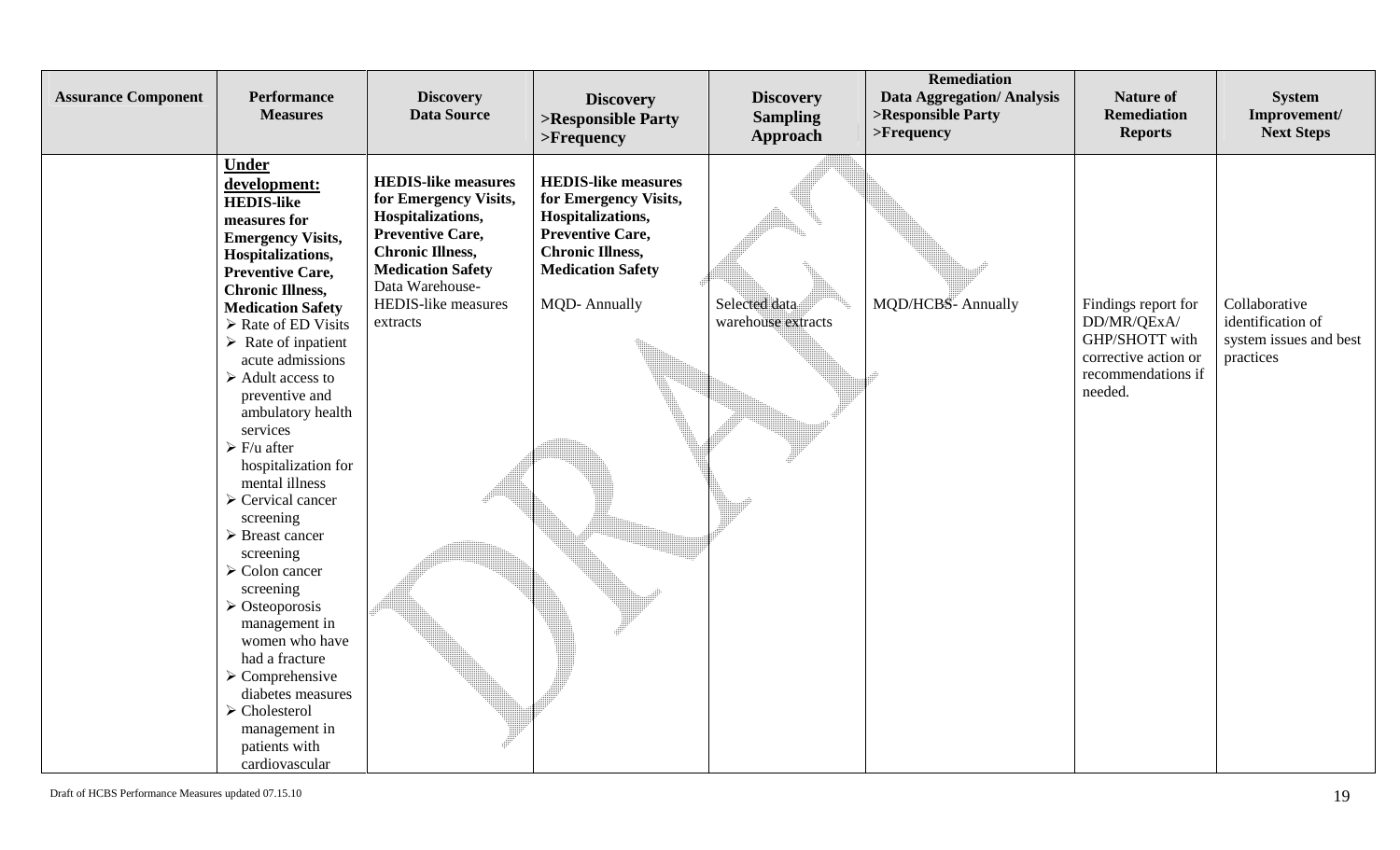| <b>Assurance Component</b> | Performance<br><b>Measures</b>                                                                                                                                                                                                                   | <b>Discovery</b><br><b>Data Source</b> | <b>Discovery</b><br>>Responsible Party<br>$>$ Frequency | <b>Discovery</b><br><b>Sampling</b><br>Approach | Remediation<br><b>Data Aggregation/ Analysis</b><br>>Responsible Party<br>$>$ Frequency | Nature of<br><b>Remediation</b><br><b>Reports</b> | System<br>Improvement/<br><b>Next Steps</b> |
|----------------------------|--------------------------------------------------------------------------------------------------------------------------------------------------------------------------------------------------------------------------------------------------|----------------------------------------|---------------------------------------------------------|-------------------------------------------------|-----------------------------------------------------------------------------------------|---------------------------------------------------|---------------------------------------------|
|                            | conditions<br>$\triangleright$ Potentially<br>harmful drug-<br>drug interactions<br>in the elderly<br>$\triangleright$ Use of high-risk<br>meds in the<br>elderly<br>$\triangleright$ Annual<br>monitoring for<br>patients on<br>persistent meds |                                        |                                                         |                                                 |                                                                                         |                                                   |                                             |
|                            |                                                                                                                                                                                                                                                  |                                        |                                                         |                                                 |                                                                                         |                                                   |                                             |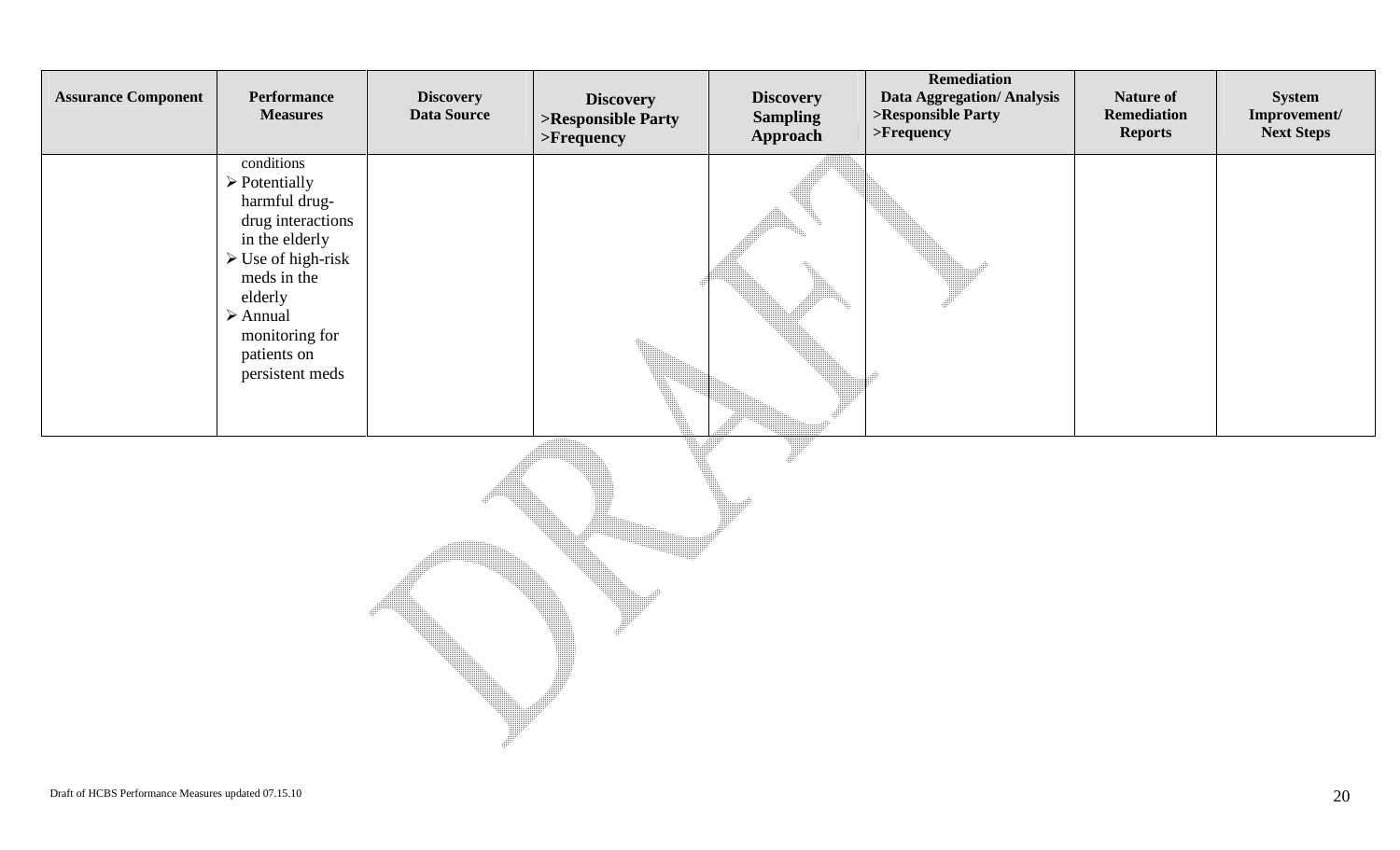### **Administrative Authority**

*Framework: System Performance*

| <b>Performance</b><br><b>Measures</b><br><b>Assurance</b><br><b>Component</b>                                                                                                                                                                                                                          | <b>Discovery</b><br><b>Data Source</b>                                        | <b>Discovery</b><br>>Responsible Party<br>$>$ Frequency       | <b>Discovery</b><br><b>Sampling</b><br>Approach        | <b>Remediation</b><br>Data Aggregation<br>and Analysis<br>>Responsible Party<br>$>$ Frequency | <b>Nature of</b><br><b>Remediation</b><br><b>Reports</b>                                                            | <b>System</b><br>Improvement/Next<br><b>Steps</b> |
|--------------------------------------------------------------------------------------------------------------------------------------------------------------------------------------------------------------------------------------------------------------------------------------------------------|-------------------------------------------------------------------------------|---------------------------------------------------------------|--------------------------------------------------------|-----------------------------------------------------------------------------------------------|---------------------------------------------------------------------------------------------------------------------|---------------------------------------------------|
| DD/MR/QExA/GHP/<br>1) The Medicaid agency<br>retains ultimate authority<br><b>SHOTT</b><br>and responsibility for the<br><b>Policies and</b><br>operation of the 1115 and<br><b>Procedures</b><br>$1915(c)$ by exercising                                                                              | DD/MR/QExA/GHP/<br><b>SHOTT</b>                                               | DD/MR/QExA/GHP/<br><b>SHOTT</b>                               | DD/MR/QExA/GHP/<br><b>SHOTT</b>                        | DD/MR/QExA/GHP/<br>SHOTT                                                                      | DD/MR/QExA/<br>GHP/SHOTT                                                                                            |                                                   |
| oversight over the<br>DD/MR/QExA/GHP/<br>performance of waiver<br>SHOTT policies and<br>functions by other state<br>procedures (P&P) in<br>and local/regional non-<br>compliance with<br>Provider Agreements/<br>state agencies (if<br><b>MOA/Contracts</b><br>appropriate) and<br>contracted entities | DD/MR/QExA/GHP/<br><b>SHOTT P&amp;Ps</b>                                      | DOH-DDD/QExA/GHP/<br><b>SHOTT-Annually</b>                    | P&P schedule/sample<br>size, $(e.g. 2 per$<br>quarter) | MQD/HCSB-Annually                                                                             | Review and<br>ensure that P&Ps<br>are in agreement<br>with DD/MR<br>waiver, standards,<br>and Provider<br>Agreement |                                                   |
| Number and percent<br>of DD/MR/QExA/<br><b>GHP/SHOTT P&amp;Ps</b><br>changed/ updated in<br>the previous year<br>reviewed and<br>approved by MQD                                                                                                                                                       | DD/MR/QExA/GHP/<br><b>SHOTT P&amp;Ps revisions</b><br>during the waiver year. | DOH-DDD/QExA/GHP/<br>SHOTT-Ongoing                            | 100% Review                                            | MQD/HCSB-Ongoing                                                                              | Review and<br>approval of revised<br>P&Ps<br>Recommendations<br>for new P&Ps and                                    |                                                   |
| <b>Contracts and MOA</b><br>QExA contracts,<br>DDMR MOA, and<br>SHOTT contract<br>reviewed and updated<br>within the past year.<br><b>Report Reviews and</b><br><b>Remediation</b>                                                                                                                     | <b>QExA Plan contracts,</b><br>DDMR MOA, SHOTT<br>contract                    | MQD/HCSB-BiAnnual,<br>upon expiration or as<br>problems occur | 100% Review                                            | MQD/HCSB- Upon expiration<br>or as problems occur                                             | revisions to existing<br>P&Ps                                                                                       |                                                   |
| Number and percent<br>Draft of HCBS Performance Measures updated 07.15.10                                                                                                                                                                                                                              |                                                                               | Scheduled Reports from   MQD/HCSB- per schedule   100% Review |                                                        | MQD/HCSB -per schedule                                                                        | Results reviewed                                                                                                    | Updating the QIS<br>21                            |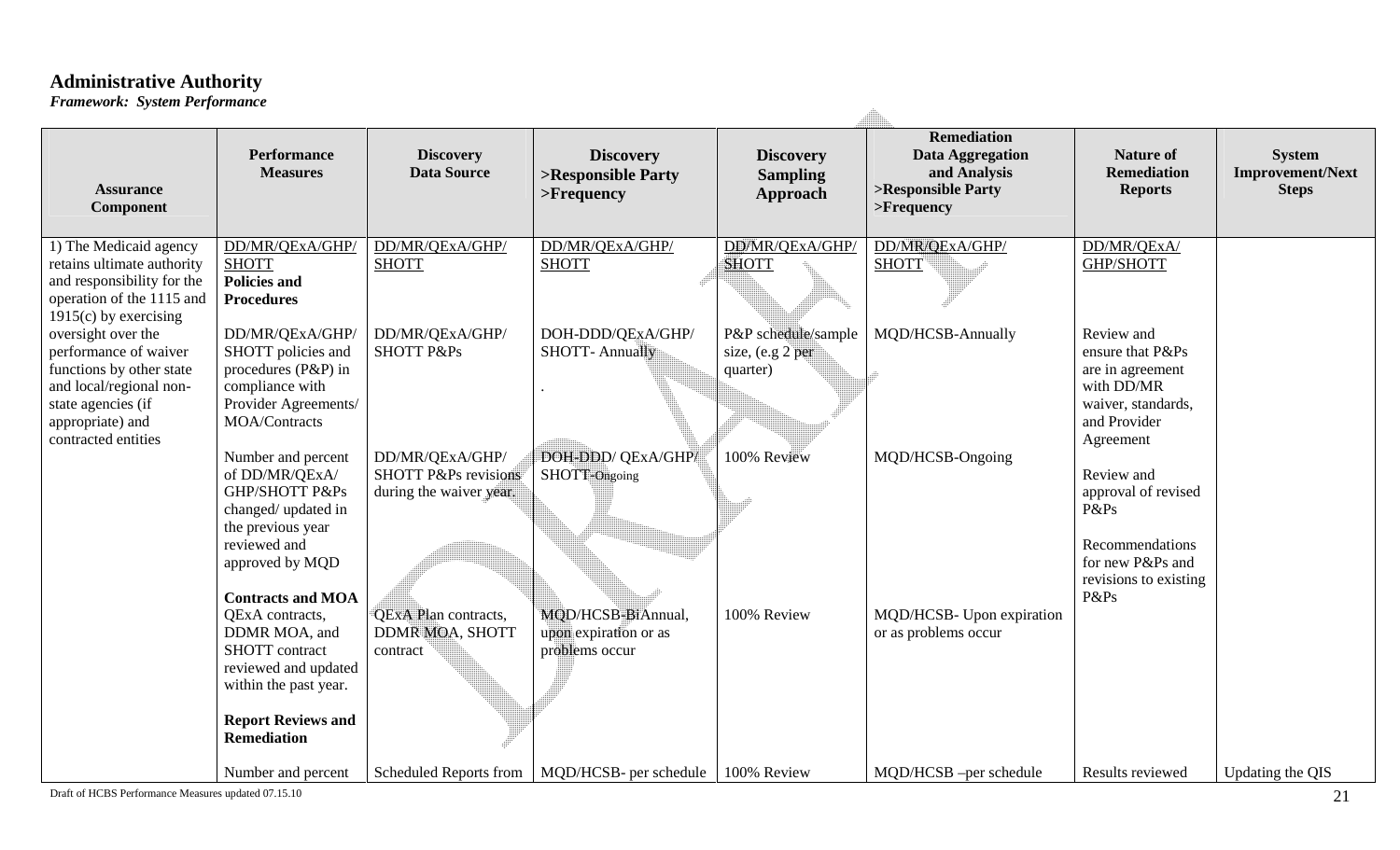| <b>Assurance</b><br>Component | Performance<br><b>Measures</b>                                                                                                                                                                                                                                                                                                 | <b>Discovery</b><br><b>Data Source</b>                                                                  | <b>Discovery</b><br>>Responsible Party<br>$>$ Frequency                                                    | <b>Discovery</b><br><b>Sampling</b><br><b>Approach</b> | <b>Remediation</b><br><b>Data Aggregation</b><br>and Analysis<br>>Responsible Party<br>$>$ Frequency | <b>Nature of</b><br><b>Remediation</b><br><b>Reports</b>                                   | <b>System</b><br>Improvement/Next<br><b>Steps</b>          |
|-------------------------------|--------------------------------------------------------------------------------------------------------------------------------------------------------------------------------------------------------------------------------------------------------------------------------------------------------------------------------|---------------------------------------------------------------------------------------------------------|------------------------------------------------------------------------------------------------------------|--------------------------------------------------------|------------------------------------------------------------------------------------------------------|--------------------------------------------------------------------------------------------|------------------------------------------------------------|
|                               | of reports reviewed<br>within 30 days of<br>receipt<br><b>Validation Activities</b>                                                                                                                                                                                                                                            | DOH-DDD/QExA/<br>GHP/SHOTT                                                                              |                                                                                                            |                                                        |                                                                                                      | within appropriate<br>quality committees,<br>including follow-up<br>on CAP/<br>remediation | process including work<br>plan<br>>milestones<br>$>$ tasks |
|                               | Number and percent<br>of planned validation<br>activities completed<br>(see specific<br>assurance sections for<br>each validation<br>activity)<br><b>Internal Process for</b><br><b>Monitoring and</b><br>Quality                                                                                                              | <b>Scheduled Validation</b><br>Activities and<br>Documentation<br>Completed                             | MQD/HCSB-Quarterly/<br>Semi-Annually/Annually<br>(see individual assurance<br>sections for details).       | 100% of Planned<br><b>Validation Activities</b>        | MQD/HCSB-Quarterly/ Semi-<br>Annually/Annually (see<br>individual assurance sections<br>for details) | activities, plans for<br>systemic changes<br>and other quality<br>improvement.             |                                                            |
|                               | MQD/HCSB internal<br>process for<br>monitoring and<br>quality (including<br>report receipt, review,<br>and revisions,<br>tracking/trending of<br>results, corrective<br>action/remediation<br>requests, systematic<br>issues addressed in<br>collaborative<br>QA/UR) assessed and<br>revised if needed<br>within the past year | MQD/HCSB Internal<br>Monitoring/Quality<br>Process and Calendar<br>(written procedures and<br>schedule) | MQD/HCSB quality group<br>assesses and updates<br>process and calendar for<br>monitoring / quality yearly. | 100% Review                                            | MQD/HCSB - Based on<br>schedule                                                                      | MQD/HCSB-                                                                                  | QIS activities revised                                     |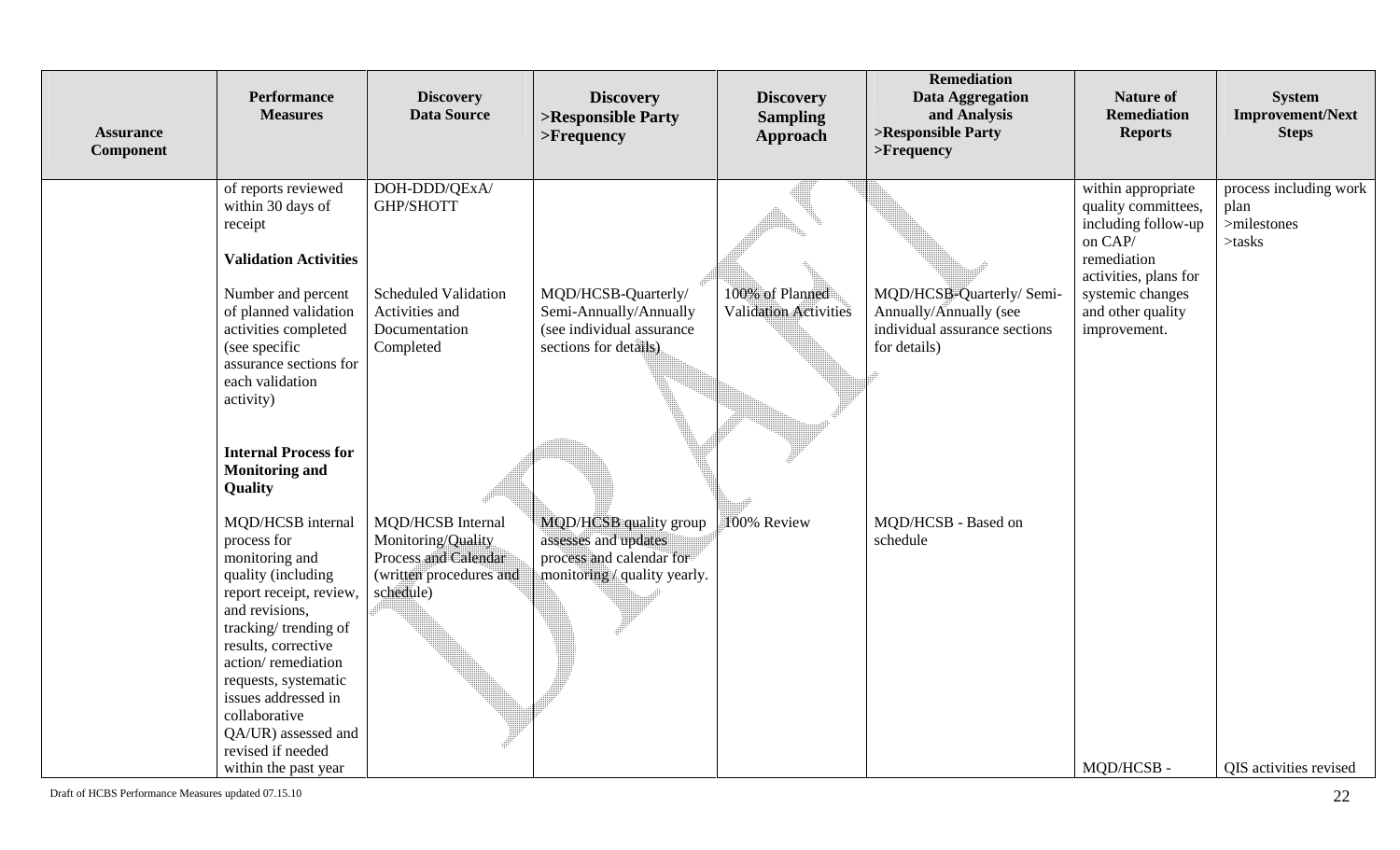| <b>Assurance</b><br>Component | <b>Performance</b><br><b>Measures</b>                                                                                                                                                                                                                                                                                                                                  | <b>Discovery</b><br><b>Data Source</b>                                                             | <b>Discovery</b><br>>Responsible Party<br>>Frequency                                                                                 | <b>Discovery</b><br><b>Sampling</b><br>Approach | <b>Remediation</b><br><b>Data Aggregation</b><br>and Analysis<br>>Responsible Party<br>$>$ Frequency | <b>Nature of</b><br><b>Remediation</b><br><b>Reports</b>                                                                                                                                                                                                                                                                                                      | <b>System</b><br>Improvement/Next<br><b>Steps</b>                                            |
|-------------------------------|------------------------------------------------------------------------------------------------------------------------------------------------------------------------------------------------------------------------------------------------------------------------------------------------------------------------------------------------------------------------|----------------------------------------------------------------------------------------------------|--------------------------------------------------------------------------------------------------------------------------------------|-------------------------------------------------|------------------------------------------------------------------------------------------------------|---------------------------------------------------------------------------------------------------------------------------------------------------------------------------------------------------------------------------------------------------------------------------------------------------------------------------------------------------------------|----------------------------------------------------------------------------------------------|
|                               | <b>Collaborative</b><br><b>Quality Assurance</b><br>/Improvement and<br><b>Utilization Review</b><br>MQD/HCSB joint<br>meetings with DOH-<br>DDD/QExA/GHP/<br>SHOTT within the<br>past quarter to<br>discuss systemic<br>issues and quality<br>issues discovered<br>through reporting or<br>validation activities<br>and follow-up on<br>CAP/remediation<br>activities | Documentation from<br>collaborative quality<br>meetings with DOH-<br>DDD/QExA/GHP/<br><b>SHOTT</b> | DOH-DDD/QExA/GHP/<br><b>SHOTT</b> - Quarterly<br>MQD/HCSB sets calendar<br>and agenda, documents<br>meetings, ensures follow-<br>up. | Representative<br>Sample<br>100% participation  | MQD/HCSB-Quarterly                                                                                   | prepares findings<br>Reports<br>Findings/trends<br>presented quarterly<br>to the joint QA<br>committee with<br>representation from<br>DD/MR/QExA/GH<br>P/SHOTT<br>Validation calendar<br>updated annually<br>Minutes:<br>analysis of<br>information;<br>recommendations<br>for system<br>improvements; and<br>effectiveness of<br>improvement<br>initiatives. | based on findings and<br>committee<br>recommendations<br>Updated QIS tasks and<br>milestones |
|                               |                                                                                                                                                                                                                                                                                                                                                                        |                                                                                                    |                                                                                                                                      |                                                 |                                                                                                      |                                                                                                                                                                                                                                                                                                                                                               |                                                                                              |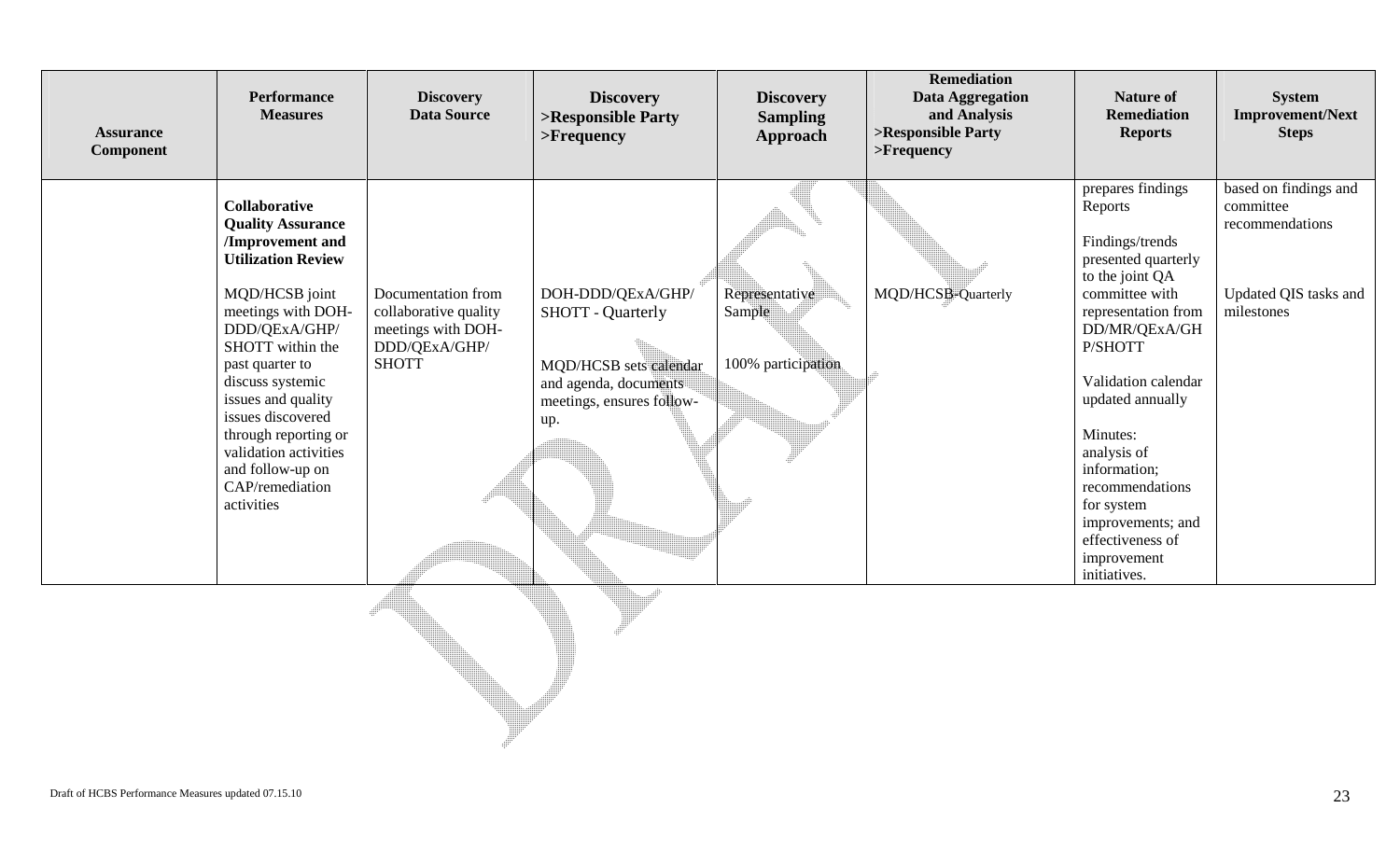#### **Financial Accountability**

*Framework: System Performance and Provider Capacity and Capabilities*

| <b>Remediation:</b><br><b>Assurance Component</b><br>Discovery:<br>Discovery:<br><b>Data Aggregation/ Analysis</b><br>Performance<br>Discovery:<br><b>Nature of</b><br><b>System</b><br><b>Responsible Party</b><br><b>Sampling Approach</b><br><b>Responsible Party</b><br><b>Remediation</b><br><b>Improvement/Next</b><br><b>Measures</b><br><b>Data Source</b><br><b>Frequency</b><br><b>Frequency</b><br><b>Reports</b><br><b>Steps</b><br>DD/MR/GHP/<br>DD/MR/GHP/ SHOTT<br>1) State financial<br>DD/MR/GHP/ SHOTT<br>DD/MR/GHP/ SHOTT<br>DD/MR/GHP/ SHOTT<br>DD/MR/GHP/<br>DD/MR/GHP/ SHOTT<br>Number and percent of<br>MMIS (FFS) Reports<br>MQD/HCSB<br><b>SHOTT</b><br>oversight exists to assure<br><b>MQD/HCSB</b> conducts<br>MQD/HCSB staff<br>that claims are coded and<br>HCBS claims paid in a<br>Representative<br>timely manner (as<br>electronic audits of expenditure<br>reconcile PAs<br>paid for in accordance<br>Sample<br>reports and claims files<br>with the reimbursement<br>specified in Provider<br>submitted for FFS-<br>monthly for all the HPMMIS<br>DD/MR services<br>methodology specified in<br>Agreements)<br>the approved waiver.<br>payments.<br><b>Under development:</b><br><b>MQD/HCSB- Quarterly</b><br>MMIS (FFS) Reports<br>MQD/HCSB<br>Representative<br>MQD/HCSB<br>Number and percent of<br>and/or DOH/DDD/<br>Sample<br>reviews reports,<br>DD/MR claims with<br>GHP/SHOTT financial<br>requests and<br>fiscal irregularities by<br>follows-up with<br>information<br>irregularity<br>corrective action /<br>>Not listed in the ISP<br>remediation<br>>HCBS rate overrides;<br>>Payments for<br>suspended clients,<br>>Cost Share Errors;<br>>Non-payments,<br>>Overbillings,<br>>Deductions).<br>DD/MR/GHP/<br>DD/MR/GHP/<br>DD/MR/GHP/<br>DD/MR/GHP/ SHOTT/QExA<br>DD/MR/GHP/<br>DD/MR/GHP/<br>SHOTT/QExA<br>SHOTT/QExA<br>SHOTT/QExA<br>SHOTT/QExA<br>SHOTT/QExA<br>DOH-DDD/GHP/<br><b>Member Grievance</b><br>100% Review<br>MQD/HCSB-Quarterly<br>MQD/HCSB<br>Number and percent of<br>and Appeals Report<br>SHOTT/QExA-Quarterly<br>reviews reports,<br>DD/MR/GHP/SHOTT/<br>requests and follow-<br>QExA denials and<br>PA Denials report<br>up with corrective<br>number and percent of<br>action/remediation<br>complaints/grievances<br>related to HCBS |  |  |  |  |
|-------------------------------------------------------------------------------------------------------------------------------------------------------------------------------------------------------------------------------------------------------------------------------------------------------------------------------------------------------------------------------------------------------------------------------------------------------------------------------------------------------------------------------------------------------------------------------------------------------------------------------------------------------------------------------------------------------------------------------------------------------------------------------------------------------------------------------------------------------------------------------------------------------------------------------------------------------------------------------------------------------------------------------------------------------------------------------------------------------------------------------------------------------------------------------------------------------------------------------------------------------------------------------------------------------------------------------------------------------------------------------------------------------------------------------------------------------------------------------------------------------------------------------------------------------------------------------------------------------------------------------------------------------------------------------------------------------------------------------------------------------------------------------------------------------------------------------------------------------------------------------------------------------------------------------------------------------------------------------------------------------------------------------------------------------------------------------------------------------------------------------------------------------------------------------------------------------------------------------------------------------------------------------------------------------------------|--|--|--|--|
|                                                                                                                                                                                                                                                                                                                                                                                                                                                                                                                                                                                                                                                                                                                                                                                                                                                                                                                                                                                                                                                                                                                                                                                                                                                                                                                                                                                                                                                                                                                                                                                                                                                                                                                                                                                                                                                                                                                                                                                                                                                                                                                                                                                                                                                                                                                   |  |  |  |  |
| authorization and<br>payment.                                                                                                                                                                                                                                                                                                                                                                                                                                                                                                                                                                                                                                                                                                                                                                                                                                                                                                                                                                                                                                                                                                                                                                                                                                                                                                                                                                                                                                                                                                                                                                                                                                                                                                                                                                                                                                                                                                                                                                                                                                                                                                                                                                                                                                                                                     |  |  |  |  |